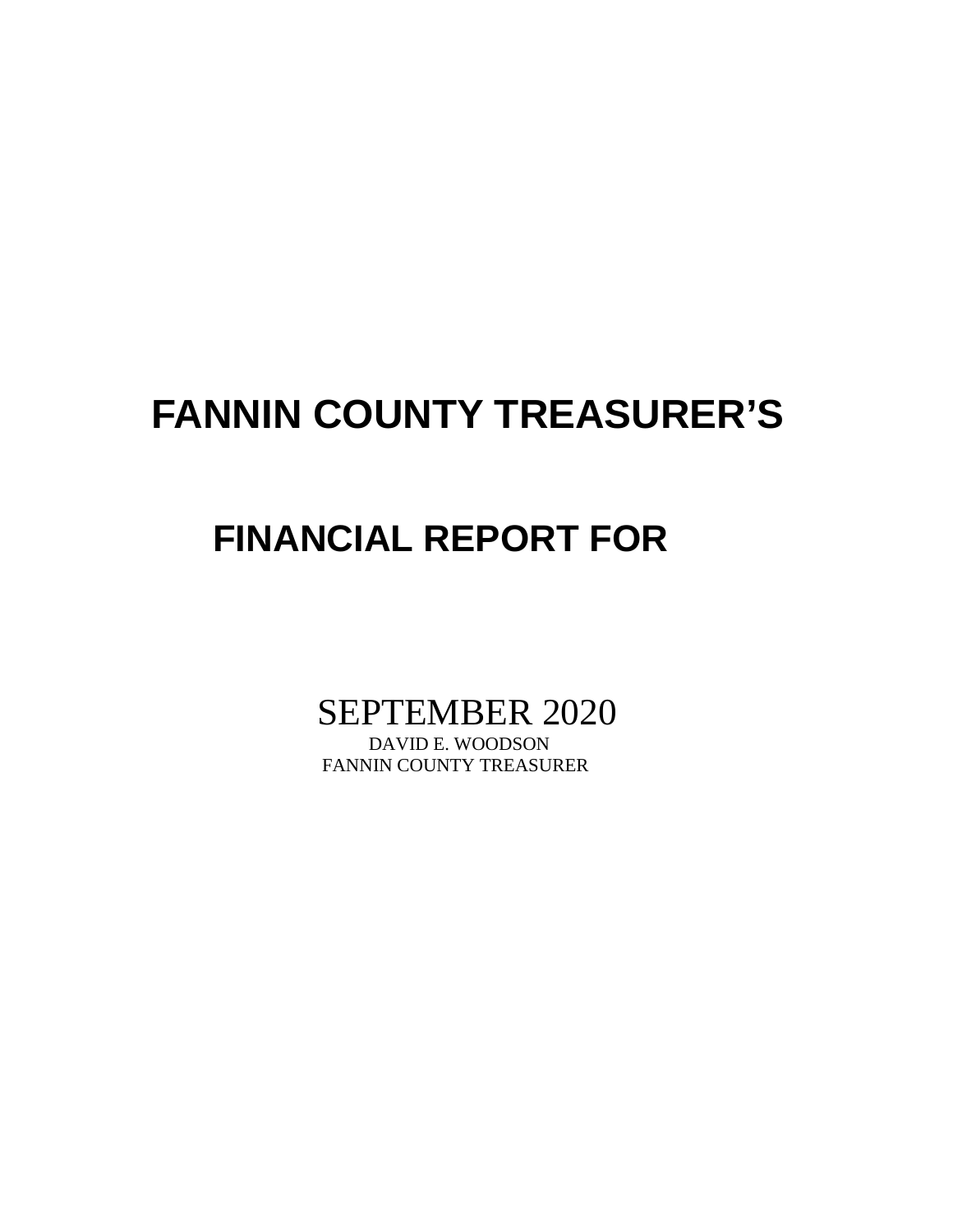

#### **Receipt Listing by Product Code**

Fannin County, TX **The County of Totals by General Ledger Distribution Accounts** 

Date Range: 09/01/2020 - 09/30/2020

| <b>Product Code</b>                |           | <b>Product Code Description</b>           |                                             |                                                    |                            |
|------------------------------------|-----------|-------------------------------------------|---------------------------------------------|----------------------------------------------------|----------------------------|
| <b>Admin Fee</b>                   |           | <b>Dist Attny Trust</b>                   |                                             |                                                    |                            |
| <b>Receipt Number</b>              | Date      | <b>EOD Packet Number</b>                  | Payor Name                                  | Distribution GL Account Number                     | <b>Distribution Amount</b> |
| R00000018                          | 9/15/2020 | CLPKT00004 - 9-15-2020-Posted             | <b>District Attorney Trust</b>              | 360-340-4750 - DISTRICT ATTORNEY FEES              | $-76.00$                   |
|                                    |           |                                           |                                             | <b>Admin Fee Subtotal:</b>                         | $-76.00$                   |
| <b>Alcohol License</b>             |           | <b>Alocohol Beverage License</b>          |                                             |                                                    |                            |
|                                    | Date      | <b>EOD Packet Number</b>                  |                                             | Distribution GL Account Number                     | <b>Distribution Amount</b> |
| <b>Receipt Number</b><br>R00000117 | 9/30/2020 | CLPKT00012 - 9-30-2020                    | Payor Name<br><b>Tax Assessor Collector</b> | 100-320-2000 - ALCOHLIC BEVERAGE                   | $-180.00$                  |
|                                    |           | Receipts-Posted                           |                                             | <b>LICENSE</b>                                     |                            |
| R00000118                          | 9/30/2020 | CLPKT00012 - 9-30-2020<br>Receipts-Posted | <b>Tax Assessor Collector</b>               | 100-320-2000 - ALCOHLIC BEVERAGE<br><b>LICENSE</b> | -6.00                      |
|                                    |           |                                           |                                             | <b>Alcohol License Subtotal:</b>                   | $-186.00$                  |
| <b>Bail Bond</b>                   |           | <b>Bail Bond Fees</b>                     |                                             |                                                    |                            |
| Receipt Number                     | Date      | <b>EOD Packet Number</b>                  | Payor Name                                  | Distribution GL Account Number                     | <b>Distribution Amount</b> |
| R00000021                          | 9/15/2020 | CLPKT00004 - 9-15-2020-Posted             | Doc's Bail Bonds                            | 130-345-1130 - SURETY BAIL BOND FEE                | $-90.00$                   |
| R00000041                          | 9/21/2020 | CLPKT00007 - 9-21-2020<br>Receipts-Posted | Carpenters Bail Bonds                       | 130-345-1130 - SURETY BAIL BOND FEE                | $-45.00$                   |
| R00000042                          | 9/21/2020 | CLPKT00007 - 9-21-2020<br>Receipts-Posted | Fannin County Bail Bonds                    | 130-345-1130 - SURETY BAIL BOND FEE                | $-180.00$                  |
| R00000043                          | 9/21/2020 | CLPKT00007 - 9-21-2020<br>Receipts-Posted | Doc's Bail Bonds                            | 130-345-1130 - SURETY BAIL BOND FEE                | $-165.00$                  |
| R00000068                          | 9/24/2020 | CLPKT00008 - 9-24-2020-Posted             | Carpenter's Bail Bonds                      | 130-345-1130 - SURETY BAIL BOND FEE                | $-15.00$                   |
| R00000069                          | 9/24/2020 | CLPKT00008 - 9-24-2020-Posted             | Doc's Bail Bonds                            | 130-345-1130 - SURETY BAIL BOND FEE                | $-90.00$                   |
| R00000070                          | 9/24/2020 | CLPKT00008 - 9-24-2020-Posted             | Fannin County Bail Bonds                    | 130-345-1130 - SURETY BAIL BOND FEE                | $-120.00$                  |
| R00000106                          | 9/30/2020 | CLPKT00012 - 9-30-2020<br>Receipts-Posted | <b>Carpenters Bail Bonds</b>                | 130-345-1130 - SURETY BAIL BOND FEE                | $-75.00$                   |
| R00000108                          | 9/30/2020 | CLPKT00012 - 9-30-2020<br>Receipts-Posted | Docs Bail Bonds                             | 130-345-1130 - SURETY BAIL BOND FEE                | $-60.00$                   |
| R00000109                          | 9/30/2020 | CLPKT00012 - 9-30-2020<br>Receipts-Posted | Fannin Co Bail Bonds                        | 130-345-1130 - SURETY BAIL BOND FEE                | $-15.00$                   |
|                                    |           |                                           |                                             | <b>Bail Bond Subtotal:</b>                         | $-855.00$                  |
| <b>Blood Draws</b>                 |           | <b>Blood Draws</b>                        |                                             |                                                    |                            |
| Receipt Number                     | Date      | <b>EOD Packet Number</b>                  | Payor Name                                  | Distribution GL Account Number                     | <b>Distribution Amount</b> |
| R00000067                          | 9/24/2020 | CLPKT00008 - 9-24-2020-Posted             | <b>Fannin County CSCD</b>                   | 360-370-1300 - REFUNDS &<br><b>MISCELLANEOUS</b>   | $-21.45$                   |

**Blood Draws Subtotal:**  $-21.45$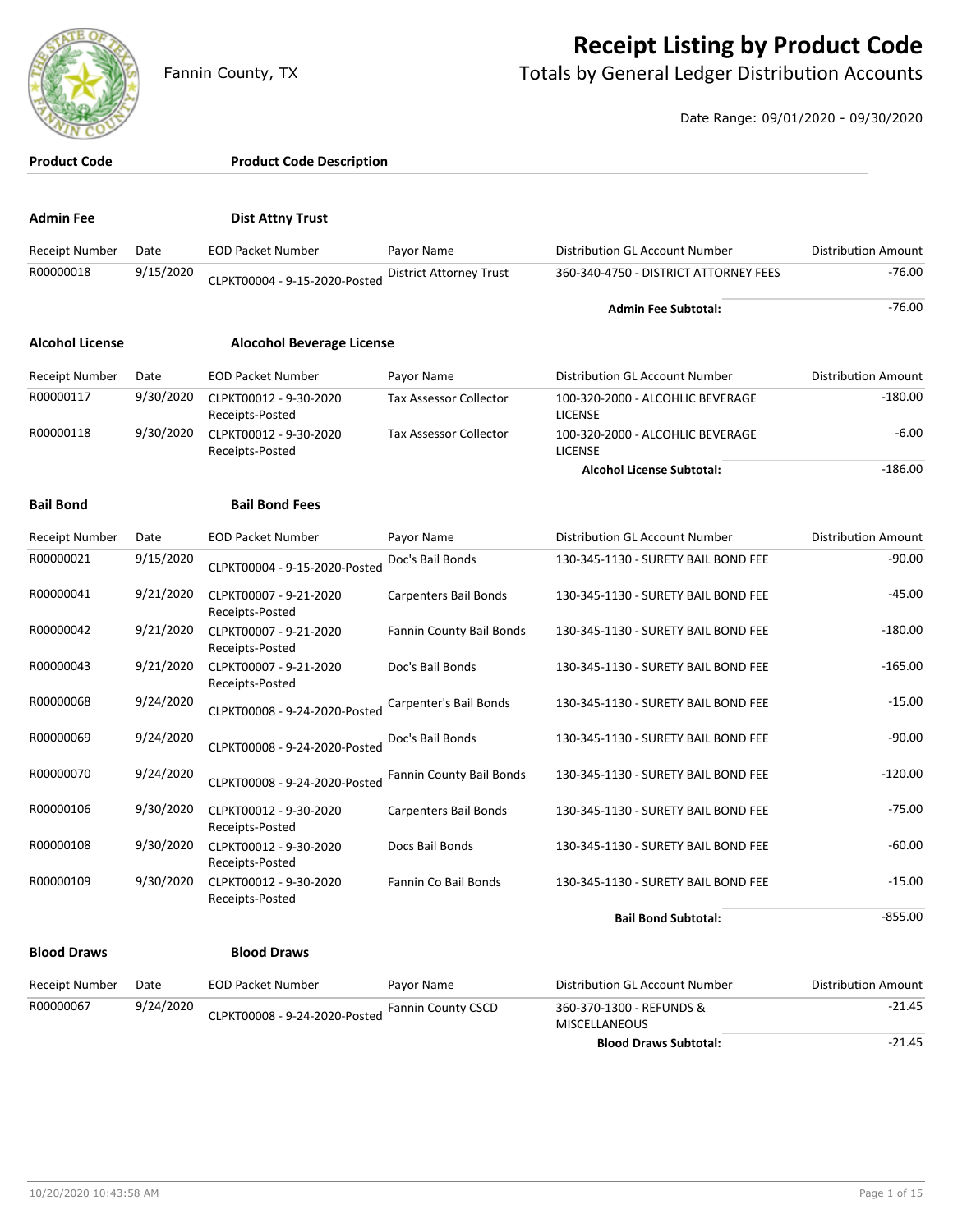| <b>Product Code</b><br><b>Bond Super Fees</b> |           | <b>Product Code Description</b>           |                               |                                                                    |                            |
|-----------------------------------------------|-----------|-------------------------------------------|-------------------------------|--------------------------------------------------------------------|----------------------------|
|                                               |           | <b>Bond Supervision Fees</b>              |                               |                                                                    |                            |
| <b>Receipt Number</b>                         | Date      | <b>EOD Packet Number</b>                  | Payor Name                    | Distribution GL Account Number                                     | <b>Distribution Amount</b> |
| R00000023                                     | 9/15/2020 | CLPKT00004 - 9-15-2020-Posted             |                               | Bond Supervision Donna Lester100-340-5730 - BOND SUPERVISION FEES  | $-1,920.00$                |
| R00000024                                     | 9/15/2020 | CLPKT00004 - 9-15-2020-Posted             |                               | Bond Supervision Donna Lester 100-340-5730 - BOND SUPERVISION FEES | $-2,050.00$                |
| R00000079                                     | 9/30/2020 | CLPKT00012 - 9-30-2020<br>Receipts-Posted | <b>Bond Supervision</b>       | 100-340-5730 - BOND SUPERVISION FEES                               | $-2,200.00$                |
| R00000080                                     | 9/30/2020 | CLPKT00012 - 9-30-2020<br>Receipts-Posted | <b>Bond Supervision</b>       | 100-340-5730 - BOND SUPERVISION FEES                               | $-1,420.00$                |
|                                               |           |                                           |                               | <b>Bond Super Fees Subtotal:</b>                                   | $-7,590.00$                |
| <b>Car Reg General</b>                        |           | <b>Car Reg General</b>                    |                               |                                                                    |                            |
| Receipt Number                                | Date      | <b>EOD Packet Number</b>                  | Payor Name                    | Distribution GL Account Number                                     | <b>Distribution Amount</b> |
| R00000008                                     | 9/10/2020 | CLPKT00002 - 9-3-2020-Posted              | <b>Tax Assessor Collector</b> | 100-321-2000 - COMMISSIONS ON CAR<br><b>REGIST</b>                 | $-1,663.20$                |
| R00000028                                     | 9/15/2020 | CLPKT00004 - 9-15-2020-Posted             | Tax Assessor Collector        | 100-321-2000 - COMMISSIONS ON CAR<br><b>REGIST</b>                 | $-2,086.30$                |

|           |           |                                           |                               | <b>Car Reg General Subtotal:</b>                   | $-8,169.00$ |
|-----------|-----------|-------------------------------------------|-------------------------------|----------------------------------------------------|-------------|
| R00000120 | 9/30/2020 | CLPKT00012 - 9-30-2020<br>Receipts-Posted | Tax Assessor Collector        | 100-321-2000 - COMMISSIONS ON CAR<br><b>REGIST</b> | $-18.40$    |
| R00000119 | 9/30/2020 | CLPKT00012 - 9-30-2020<br>Receipts-Posted | <b>Tax Assessor Collector</b> | 100-321-2000 - COMMISSIONS ON CAR<br><b>REGIST</b> | $-9.20$     |
| R00000116 | 9/30/2020 | CLPKT00012 - 9-30-2020<br>Receipts-Posted | <b>Tax Assessor Collector</b> | 100-321-2000 - COMMISSIONS ON CAR<br><b>REGIST</b> | $-1,472.80$ |
| R00000104 | 9/30/2020 | CLPKT00012 - 9-30-2020<br>Receipts-Posted | <b>Tax Assessor Collector</b> | 100-321-2000 - COMMISSIONS ON CAR<br><b>REGIST</b> | $-1,386.85$ |
| R00000103 | 9/30/2020 | CLPKT00012 - 9-30-2020<br>Receipts-Posted | <b>Tax Assessor Collector</b> | 100-321-2000 - COMMISSIONS ON CAR<br><b>REGIST</b> | $-4.60$     |
| R00000062 | 9/24/2020 | CLPKT00008 - 9-24-2020-Posted             | Tax Assessor Collector        | 100-321-2000 - COMMISSIONS ON CAR<br><b>REGIST</b> | $-11.50$    |
| R00000061 | 9/24/2020 | CLPKT00008 - 9-24-2020-Posted             | <b>Tax Assessor Collector</b> | 100-321-2000 - COMMISSIONS ON CAR<br><b>REGIST</b> | $-32.60$    |
| R00000060 | 9/24/2020 | CLPKT00008 - 9-24-2020-Posted             | <b>Tax Assessor Collector</b> | 100-321-2000 - COMMISSIONS ON CAR<br><b>REGIST</b> | $-1,483.55$ |
|           |           |                                           |                               | REGIST                                             |             |

#### **Car Reg R&B Percenta Car Reg R&B Percentages**

| Receipt Number | Date      | <b>EOD Packet Number</b>      | Payor Name                    | Distribution GL Account Number                      | <b>Distribution Amount</b> |
|----------------|-----------|-------------------------------|-------------------------------|-----------------------------------------------------|----------------------------|
| R00000008      | 9/10/2020 | CLPKT00002 - 9-3-2020-Posted  | <b>Tax Assessor Collector</b> | 230-321-2000 - CAR REGISTRATION/SALES<br><b>TAX</b> | $-2,279.04$                |
|                |           |                               |                               | 220-321-2000 - CAR REGISTRATION/SALES<br><b>TAX</b> | $-1,519.36$                |
|                |           |                               |                               | 240-321-2000 - CAR REGISTRATION/SALES<br><b>TAX</b> | $-1,297.28$                |
|                |           |                               |                               | 210-321-2000 - CAR REGISTRATION/SALES<br><b>TAX</b> | -1,304.32                  |
| R00000028      | 9/15/2020 | CLPKT00004 - 9-15-2020-Posted | <b>Tax Assessor Collector</b> | 210-321-2000 - CAR REGISTRATION/SALES<br><b>TAX</b> | $-1,671.16$                |
|                |           |                               |                               | 240-321-2000 - CAR REGISTRATION/SALES<br><b>TAX</b> | $-1,662.14$                |
|                |           |                               |                               | 220-321-2000 - CAR REGISTRATION/SALES<br><b>TAX</b> | $-1,946.68$                |
|                |           |                               |                               | 230-321-2000 - CAR REGISTRATION/SALES<br><b>TAX</b> | $-2,920.02$                |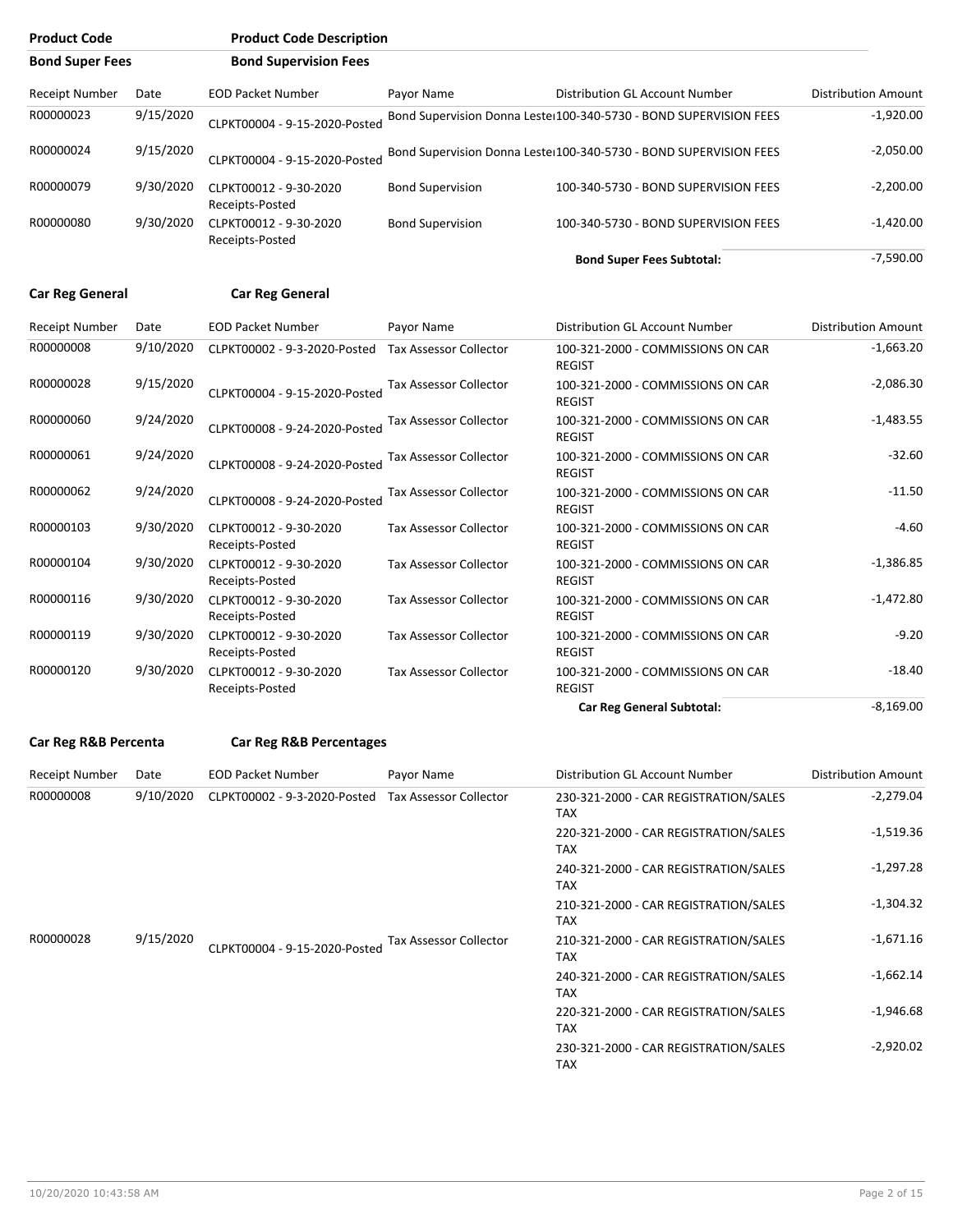| <b>Product Code</b> |           | <b>Product Code Description</b>           |                               |                                         |             |
|---------------------|-----------|-------------------------------------------|-------------------------------|-----------------------------------------|-------------|
| R00000060           | 9/24/2020 | CLPKT00008 - 9-24-2020-Posted             | Tax Assessor Collector        | 230-321-3000 - COUNTY'S ADDITIONAL \$10 | $-2,097.43$ |
|                     |           |                                           |                               | 210-321-3000 - COUNTY'S ADDITIONAL \$10 | $-1,200.38$ |
|                     |           |                                           |                               | 240-321-3000 - COUNTY'S ADDITIONAL \$10 | $-1,193.90$ |
|                     |           |                                           |                               | 220-321-3000 - COUNTY'S ADDITIONAL \$10 | $-1,398.29$ |
| R00000061           | 9/24/2020 | CLPKT00008 - 9-24-2020-Posted             | <b>Tax Assessor Collector</b> | 210-321-3000 - COUNTY'S ADDITIONAL \$10 | $-24.46$    |
|                     |           |                                           |                               | 240-321-3000 - COUNTY'S ADDITIONAL \$10 | $-24.32$    |
|                     |           |                                           |                               | 230-321-3000 - COUNTY'S ADDITIONAL \$10 | $-42.73$    |
|                     |           |                                           |                               | 220-321-3000 - COUNTY'S ADDITIONAL \$10 | $-28.49$    |
| R00000062           | 9/24/2020 | CLPKT00008 - 9-24-2020-Posted             | Tax Assessor Collector        | 240-321-3000 - COUNTY'S ADDITIONAL \$10 | $-10.14$    |
|                     |           |                                           |                               | 220-321-3000 - COUNTY'S ADDITIONAL \$10 | $-11.87$    |
|                     |           |                                           |                               | 210-321-3000 - COUNTY'S ADDITIONAL \$10 | $-10.19$    |
|                     |           |                                           |                               | 230-321-3000 - COUNTY'S ADDITIONAL \$10 | $-17.80$    |
| R00000103           | 9/30/2020 | CLPKT00012 - 9-30-2020<br>Receipts-Posted | <b>Tax Assessor Collector</b> | 210-321-3000 - COUNTY'S ADDITIONAL \$10 | $-4.08$     |
|                     |           |                                           |                               | 220-321-3000 - COUNTY'S ADDITIONAL \$10 | $-4.75$     |
|                     |           |                                           |                               | 240-321-3000 - COUNTY'S ADDITIONAL \$10 | $-4.05$     |
|                     |           |                                           |                               | 230-321-3000 - COUNTY'S ADDITIONAL \$10 | $-7.12$     |
| R00000104           | 9/30/2020 | CLPKT00012 - 9-30-2020<br>Receipts-Posted | <b>Tax Assessor Collector</b> | 240-321-3000 - COUNTY'S ADDITIONAL \$10 | $-1,135.12$ |
|                     |           |                                           |                               | 230-321-3000 - COUNTY'S ADDITIONAL \$10 | $-1,994.16$ |
|                     |           |                                           |                               | 210-321-3000 - COUNTY'S ADDITIONAL \$10 | $-1,141.28$ |
|                     |           |                                           |                               | 220-321-3000 - COUNTY'S ADDITIONAL \$10 | $-1,329.44$ |
| R00000116           | 9/30/2020 | CLPKT00012 - 9-30-2020                    | <b>Tax Assessor Collector</b> | 230-321-3000 - COUNTY'S ADDITIONAL \$10 | $-2,054.70$ |
|                     |           | Receipts-Posted                           |                               | 240-321-3000 - COUNTY'S ADDITIONAL \$10 | $-1,169.58$ |
|                     |           |                                           |                               | 220-321-3000 - COUNTY'S ADDITIONAL \$10 | $-1,369.80$ |
|                     |           |                                           |                               | 210-321-3000 - COUNTY'S ADDITIONAL \$10 | $-1,175.92$ |
| R00000119           | 9/30/2020 | CLPKT00012 - 9-30-2020                    | <b>Tax Assessor Collector</b> | 220-321-3000 - COUNTY'S ADDITIONAL \$10 | $-9.50$     |
|                     |           | Receipts-Posted                           |                               | 210-321-3000 - COUNTY'S ADDITIONAL \$10 | $-8.15$     |
|                     |           |                                           |                               | 230-321-3000 - COUNTY'S ADDITIONAL \$10 | $-14.24$    |
|                     |           |                                           |                               | 240-321-3000 - COUNTY'S ADDITIONAL \$10 | $-8.11$     |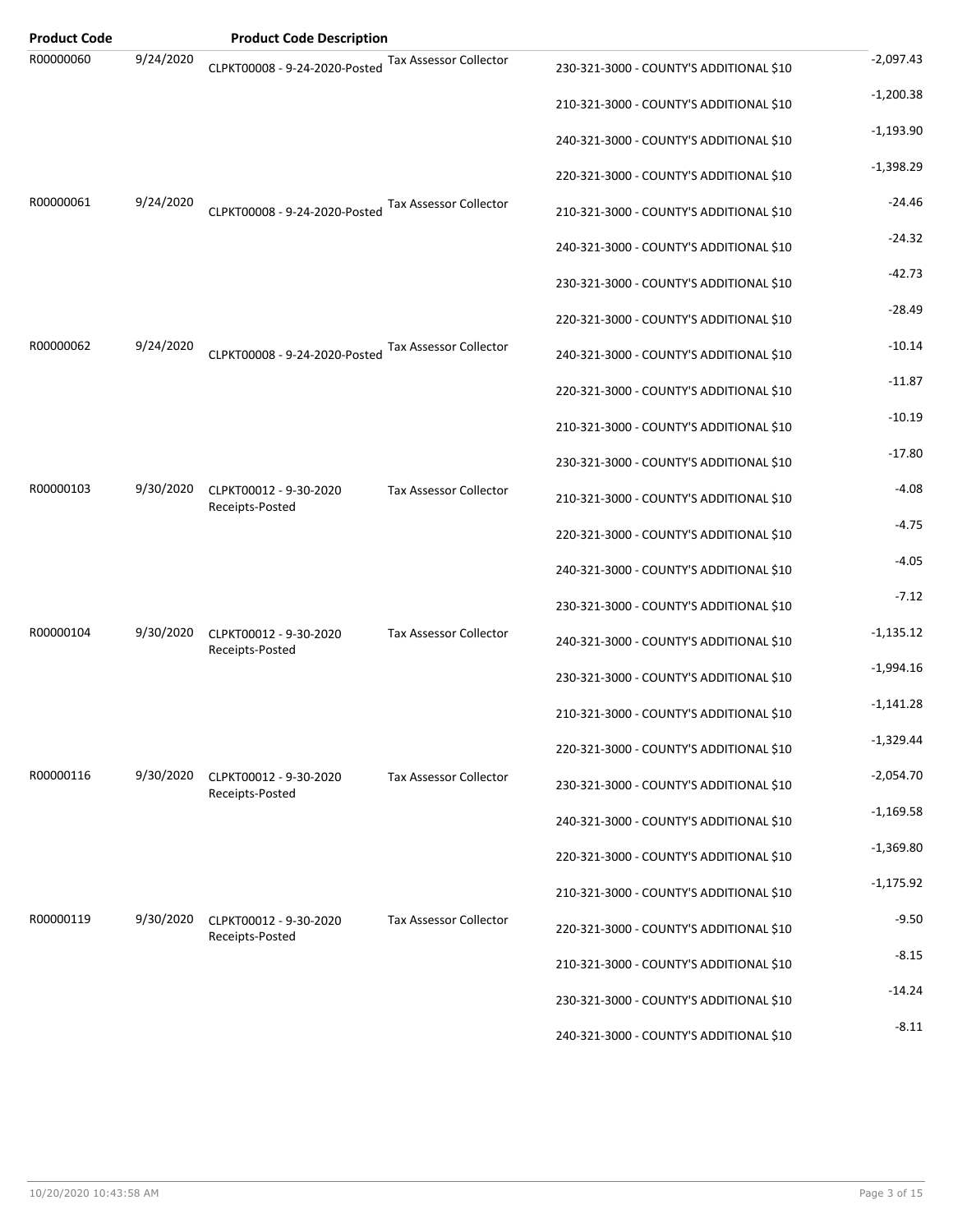| <b>Product Code</b>      |           | <b>Product Code Description</b>           |                                      |                                                     |                            |
|--------------------------|-----------|-------------------------------------------|--------------------------------------|-----------------------------------------------------|----------------------------|
| R00000120                | 9/30/2020 | CLPKT00012 - 9-30-2020<br>Receipts-Posted | <b>Tax Assessor Collector</b>        | 220-321-3000 - COUNTY'S ADDITIONAL \$10             | $-18.99$                   |
|                          |           |                                           |                                      | 210-321-3000 - COUNTY'S ADDITIONAL \$10             | $-16.30$                   |
|                          |           |                                           |                                      | 240-321-3000 - COUNTY'S ADDITIONAL \$10             | $-16.22$                   |
|                          |           |                                           |                                      | 230-321-3000 - COUNTY'S ADDITIONAL \$10             | $-28.49$                   |
|                          |           |                                           |                                      | Car Reg R&B Percenta Subtotal:                      | $-32,170.00$               |
| <b>Car Titles</b>        |           | <b>Commission on Car Titles</b>           |                                      |                                                     |                            |
| <b>Receipt Number</b>    | Date      | <b>EOD Packet Number</b>                  | Payor Name                           | Distribution GL Account Number                      | <b>Distribution Amount</b> |
| R00000005                | 9/10/2020 | CLPKT00002 - 9-3-2020-Posted              | <b>Tax Assessor Collector</b>        | 100-321-2500 - COMMISSION ON CAR<br><b>TITLES</b>   | $-830.00$                  |
| R00000026                | 9/15/2020 | CLPKT00004 - 9-15-2020-Posted             | <b>Tax Assessor Collector</b>        | 100-321-2500 - COMMISSION ON CAR<br><b>TITLES</b>   | $-1,000.00$                |
| R00000063                | 9/24/2020 | CLPKT00008 - 9-24-2020-Posted             | <b>Tax Assessor Collector</b>        | 100-321-2500 - COMMISSION ON CAR<br><b>TITLES</b>   | $-745.00$                  |
| R00000102                | 9/30/2020 | CLPKT00012 - 9-30-2020<br>Receipts-Posted | <b>Tax Assessor Collector</b>        | 100-321-2500 - COMMISSION ON CAR<br><b>TITLES</b>   | $-650.00$                  |
| R00000115                | 9/30/2020 | CLPKT00012 - 9-30-2020<br>Receipts-Posted | <b>Tax Assessor Collector</b>        | 100-321-2500 - COMMISSION ON CAR<br><b>TITLES</b>   | $-810.00$                  |
|                          |           |                                           |                                      | <b>Car Titles Subtotal:</b>                         | $-4,035.00$                |
| Co Ct @ Law              |           | Comptroller                               |                                      |                                                     |                            |
| <b>Receipt Number</b>    | Date      | <b>EOD Packet Number</b>                  | Payor Name                           | Distribution GL Account Number                      | <b>Distribution Amount</b> |
| R00000016                | 9/15/2020 | CLPKT00004 - 9-15-2020-Posted             | <b>Comptroller-Judiciary Section</b> | 100-370-4100 - CO CT AT LAW SUPPLEMENT              | $-21,000.00$               |
|                          |           |                                           |                                      |                                                     |                            |
|                          |           |                                           |                                      | Co Ct @ Law Subtotal:                               | $-21,000.00$               |
| <b>Cobra Health</b>      |           | <b>Payroll Cobra Health</b>               |                                      |                                                     |                            |
| <b>Receipt Number</b>    | Date      | <b>EOD Packet Number</b>                  | Payor Name                           | Distribution GL Account Number                      | <b>Distribution Amount</b> |
| R00000037                | 9/18/2020 | CLPKT00006 - 9-18-2020 -<br>Posted        | Valta J. Siebenthall                 | 950-370-1300 - REFUNDS &<br><b>MISCELLANEOUS</b>    | $-960.16$                  |
| R00000114                | 9/30/2020 | CLPKT00012 - 9-30-2020<br>Receipts-Posted | Valta J. Siebenthall                 | 950-370-1300 - REFUNDS &<br>MISCELLANEOUS           | $-960.16$                  |
|                          |           |                                           |                                      | <b>Cobra Health Subtotal:</b>                       | $-1,920.32$                |
| <b>Culvert General</b>   |           | <b>Culvert Permit</b>                     |                                      |                                                     |                            |
| <b>Receipt Number</b>    | Date      | <b>EOD Packet Number</b>                  | Payor Name                           | Distribution GL Account Number                      | <b>Distribution Amount</b> |
| R00000030                | 9/15/2020 | CLPKT00004 - 9-15-2020-Posted             | Christopher Bearden                  | 100-370-1420 - CULVERT PERMITTING<br><b>PROCESS</b> | $-10.00$                   |
| R00000031                | 9/15/2020 | CLPKT00004 - 9-15-2020-Posted             | David Foster                         | 100-370-1420 - CULVERT PERMITTING<br><b>PROCESS</b> | $-10.00$                   |
| R00000064                | 9/24/2020 | CLPKT00008 - 9-24-2020-Posted             | William Erwin                        | 100-370-1420 - CULVERT PERMITTING<br><b>PROCESS</b> | $-10.00$                   |
| R00000066                | 9/24/2020 | CLPKT00008 - 9-24-2020-Posted             | Peggy Puckett                        | 100-370-1420 - CULVERT PERMITTING<br><b>PROCESS</b> | $-10.00$                   |
|                          |           |                                           |                                      | <b>Culvert General Subtotal:</b>                    | $-40.00$                   |
| <b>Culvert R&amp;B 2</b> |           | <b>Culvert Permit</b>                     |                                      |                                                     |                            |
| <b>Receipt Number</b>    | Date      | <b>EOD Packet Number</b>                  | Payor Name                           | Distribution GL Account Number                      | <b>Distribution Amount</b> |
| R00000030                | 9/15/2020 | CLPKT00004 - 9-15-2020-Posted             | Christopher Bearden                  | 220-370-1420 - CULVERT PERMITTING<br><b>PROCESS</b> | $-20.00$                   |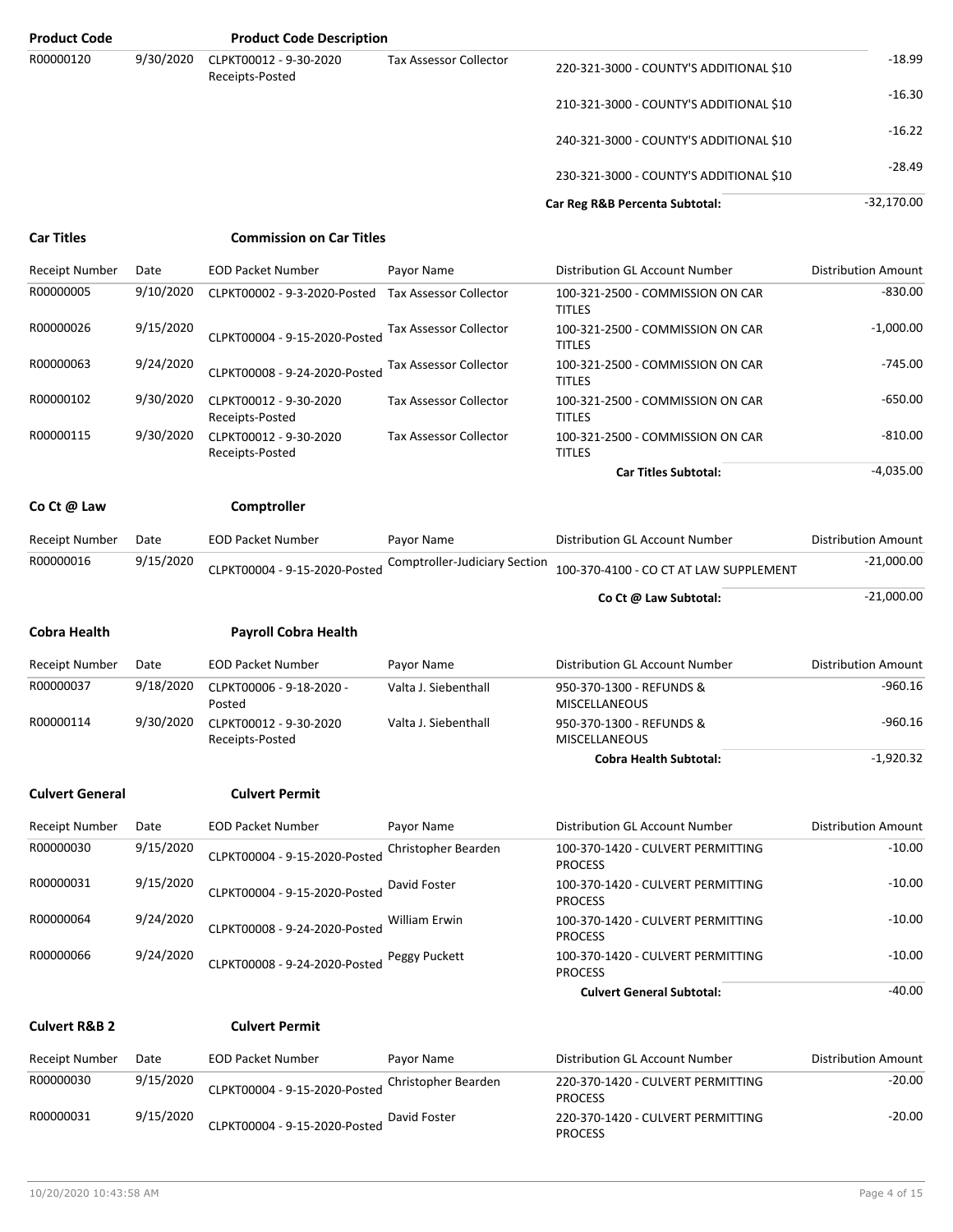| <b>Product Code</b>                |                   | <b>Product Code Description</b> |                                            |                                                          |                                       |
|------------------------------------|-------------------|---------------------------------|--------------------------------------------|----------------------------------------------------------|---------------------------------------|
| R00000066                          | 9/24/2020         | CLPKT00008 - 9-24-2020-Posted   | Peggy Puckett                              | 220-370-1420 - CULVERT PERMITTING<br><b>PROCESS</b>      | $-20.00$                              |
|                                    |                   |                                 |                                            | <b>Culvert R&amp;B 2 Subtotal:</b>                       | $-60.00$                              |
| <b>Culvert R&amp;B 3</b>           |                   | <b>Culvert Permit</b>           |                                            |                                                          |                                       |
| <b>Receipt Number</b>              | Date              | <b>EOD Packet Number</b>        | Payor Name                                 | Distribution GL Account Number                           | <b>Distribution Amount</b>            |
| R00000064                          | 9/24/2020         | CLPKT00008 - 9-24-2020-Posted   | <b>William Erwin</b>                       | 230-370-1420 - CULVERT PERMITTING<br><b>PROCESS</b>      | $-20.00$                              |
|                                    |                   |                                 |                                            | <b>Culvert R&amp;B 3 Subtotal:</b>                       | $-20.00$                              |
| <b>Current Prop Tax</b>            |                   | <b>Flat Amount</b>              |                                            |                                                          |                                       |
| <b>Receipt Number</b>              | Date              | <b>EOD Packet Number</b>        | Payor Name                                 | Distribution GL Account Number                           | <b>Distribution Amount</b>            |
| R00000013                          | 9/11/2020         | CLPKT00003 - 9-4-2020-Posted    | <b>Appraisal District</b>                  | 600-310-1100 - CURRENT TAXES                             | $-746.07$                             |
| R00000033                          | 9/15/2020         | CLPKT00004 - 9-15-2020-Posted   | <b>Appraisal District</b>                  | 600-310-1100 - CURRENT TAXES                             | $-574.08$                             |
| R00000072                          | 9/25/2020         | CLPKT00009 - 9-25-2020-Posted   | <b>Appraisal District</b>                  | 600-310-1100 - CURRENT TAXES                             | $-183.81$                             |
| R00000076                          | 9/25/2020         | CLPKT00009 - 9-25-2020-Posted   | <b>Appraisal District</b>                  | 600-310-1100 - CURRENT TAXES                             | $-361.40$                             |
|                                    |                   |                                 |                                            | <b>Current Prop Tax Subtotal:</b>                        | $-1,865.36$                           |
| <b>Current Prop Taxes</b>          |                   | <b>Current Prop Taxes</b>       |                                            |                                                          |                                       |
| <b>Receipt Number</b>              | Date              | <b>EOD Packet Number</b>        | Payor Name                                 | Distribution GL Account Number                           | <b>Distribution Amount</b>            |
| R00000013                          | 9/11/2020         | CLPKT00003 - 9-4-2020-Posted    | <b>Appraisal District</b>                  | 240-310-1100 - CURRENT TAXES                             | $-445.02$                             |
|                                    |                   |                                 |                                            | 230-310-1100 - CURRENT TAXES                             | $-781.68$                             |
|                                    |                   |                                 |                                            | 100-310-1100 - CURRENT TAXES                             | $-7,782.83$                           |
|                                    |                   |                                 |                                            | 210-310-1100 - CURRENT TAXES                             | $-447.31$                             |
|                                    |                   |                                 |                                            | 220-310-1100 - CURRENT TAXES                             | $-521.15$                             |
| R00000033                          | 9/15/2020         |                                 | <b>Appraisal District</b>                  | 230-310-1100 - CURRENT TAXES                             | $-600.73$                             |
|                                    |                   | CLPKT00004 - 9-15-2020-Posted   |                                            | 240-310-1100 - CURRENT TAXES                             | $-342.01$                             |
|                                    |                   |                                 |                                            | 220-310-1100 - CURRENT TAXES                             | $-400.51$                             |
|                                    |                   |                                 |                                            | 100-310-1100 - CURRENT TAXES                             | $-5,981.27$                           |
|                                    |                   |                                 |                                            | 210-310-1100 - CURRENT TAXES                             | $-343.77$                             |
| R00000072                          | 9/25/2020         |                                 | <b>Appraisal District</b>                  | 220-310-1100 - CURRENT TAXES                             | $-127.96$                             |
|                                    |                   | CLPKT00009 - 9-25-2020-Posted   |                                            | 240-310-1100 - CURRENT TAXES                             | -109.27                               |
|                                    |                   |                                 |                                            | 230-310-1100 - CURRENT TAXES                             | $-191.93$                             |
|                                    |                   |                                 |                                            | 100-310-1100 - CURRENT TAXES                             | $-1,910.94$                           |
|                                    |                   |                                 |                                            | 210-310-1100 - CURRENT TAXES                             | $-109.83$                             |
| R00000076                          | 9/25/2020         |                                 | <b>Appraisal District</b>                  | 100-310-1100 - CURRENT TAXES                             | $-3,757.60$                           |
|                                    |                   | CLPKT00009 - 9-25-2020-Posted   |                                            | 230-310-1100 - CURRENT TAXES                             | $-377.40$                             |
|                                    |                   |                                 |                                            | 220-310-1100 - CURRENT TAXES                             | $-251.62$                             |
|                                    |                   |                                 |                                            | 210-310-1100 - CURRENT TAXES                             | $-215.97$                             |
|                                    |                   |                                 |                                            | 240-310-1100 - CURRENT TAXES                             | $-214.86$                             |
|                                    |                   |                                 |                                            | <b>Current Prop Taxes Subtotal:</b>                      | $-24,913.66$                          |
| DA Postage                         |                   | <b>DA Postage</b>               |                                            |                                                          |                                       |
|                                    |                   |                                 |                                            |                                                          |                                       |
| <b>Receipt Number</b><br>R00000034 | Date<br>9/15/2020 | <b>EOD Packet Number</b>        | Payor Name<br>District Attorney Trust fund | Distribution GL Account Number<br>100-475-3110 - POSTAGE | <b>Distribution Amount</b><br>$-6.80$ |
|                                    |                   | CLPKT00004 - 9-15-2020-Posted   |                                            |                                                          | $-6.80$                               |
|                                    |                   |                                 |                                            | <b>DA Postage Subtotal:</b>                              |                                       |
| <b>Delinguent Prop Tax</b>         |                   | <b>Flat Amount</b>              |                                            |                                                          |                                       |
| <b>Receipt Number</b>              | Date              | <b>EOD Packet Number</b>        | Payor Name                                 | Distribution GL Account Number                           | <b>Distribution Amount</b>            |
| R00000013                          | 9/11/2020         | CLPKT00003 - 9-4-2020-Posted    | <b>Appraisal District</b>                  | 600-310-1200 - DELINQUENT TAXES                          | $-193.62$                             |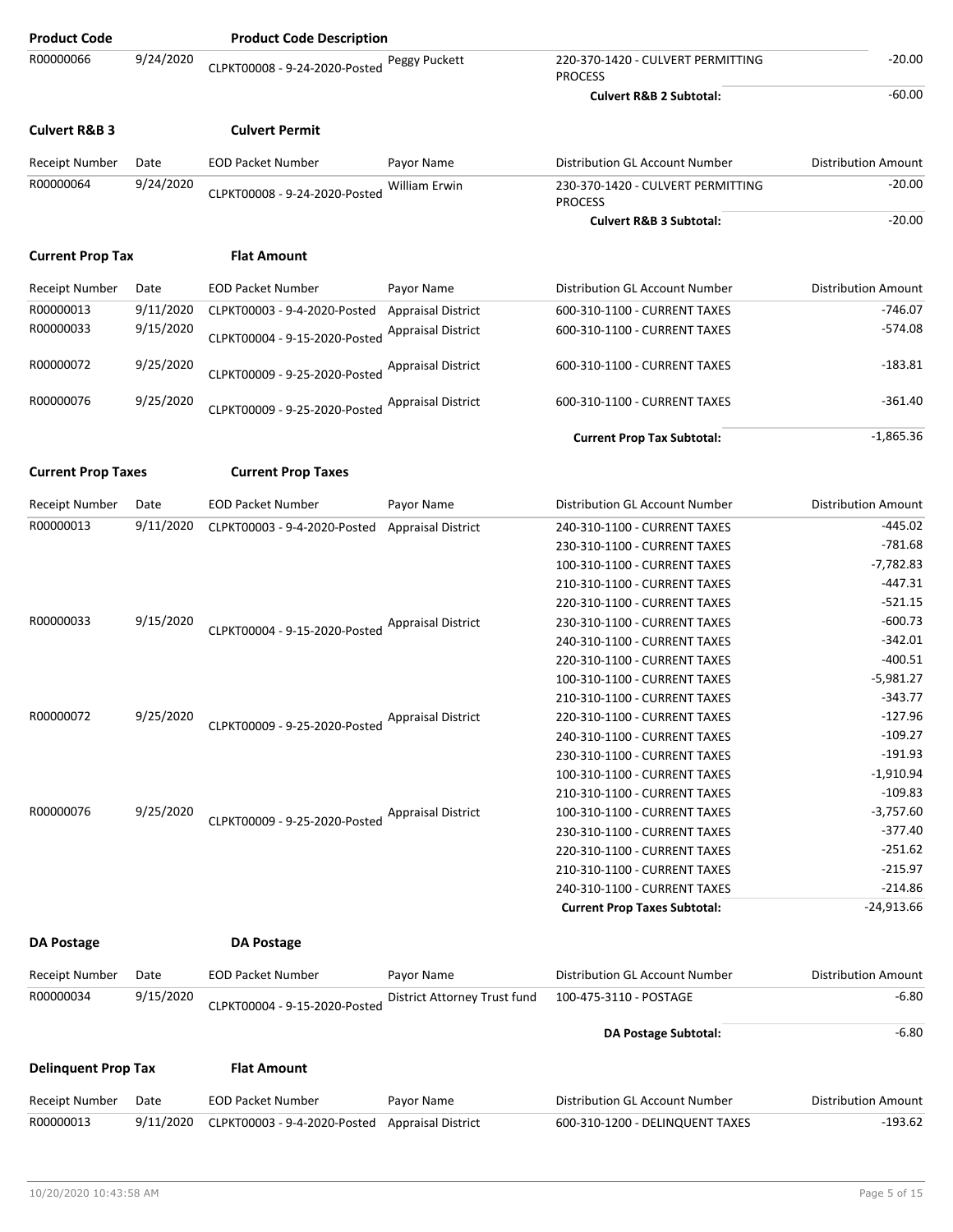| <b>Product Code</b>         |           | <b>Product Code Description</b>                  |                            |                                                                    |                            |
|-----------------------------|-----------|--------------------------------------------------|----------------------------|--------------------------------------------------------------------|----------------------------|
| R00000033                   | 9/15/2020 | CLPKT00004 - 9-15-2020-Posted                    | <b>Appraisal District</b>  | 600-310-1200 - DELINQUENT TAXES                                    | $-64.09$                   |
| R00000072                   | 9/25/2020 | CLPKT00009 - 9-25-2020-Posted                    | <b>Appraisal District</b>  | 600-310-1200 - DELINQUENT TAXES                                    | $-78.56$                   |
| R00000076                   | 9/25/2020 | CLPKT00009 - 9-25-2020-Posted                    | <b>Appraisal District</b>  | 600-310-1200 - DELINQUENT TAXES                                    | $-137.60$                  |
|                             |           |                                                  |                            | <b>Delinquent Prop Tax Subtotal:</b>                               | $-473.87$                  |
| <b>Delinquent Prop Taxe</b> |           | <b>Delinquent Prop Taxes</b>                     |                            |                                                                    |                            |
| Receipt Number              | Date      | <b>EOD Packet Number</b>                         | Payor Name                 | Distribution GL Account Number                                     | <b>Distribution Amount</b> |
| R00000013                   | 9/11/2020 | CLPKT00003 - 9-4-2020-Posted                     | <b>Appraisal District</b>  | 210-310-1200 - DELINQUENT TAXES                                    | $-410.92$                  |
|                             |           |                                                  |                            | 100-310-1200 - DELINQUENT TAXES                                    | $-7,149.69$                |
|                             |           |                                                  |                            | 240-310-1200 - DELINQUENT TAXES                                    | $-408.82$                  |
|                             |           |                                                  |                            | 230-310-1200 - DELINQUENT TAXES                                    | $-718.08$                  |
|                             |           |                                                  |                            | 220-310-1200 - DELINQUENT TAXES                                    | $-478.75$                  |
| R00000033                   | 9/15/2020 |                                                  |                            | 220-310-1200 - DELINQUENT TAXES                                    | $-93.62$                   |
|                             |           | CLPKT00004 - 9-15-2020-Posted Appraisal District |                            | 210-310-1200 - DELINQUENT TAXES                                    | $-80.36$                   |
|                             |           |                                                  |                            | 230-310-1200 - DELINQUENT TAXES                                    | $-140.43$                  |
|                             |           |                                                  |                            | 240-310-1200 - DELINQUENT TAXES                                    | $-79.95$                   |
|                             |           |                                                  |                            | 100-310-1200 - DELINQUENT TAXES                                    | $-1,398.16$                |
| R00000072                   | 9/25/2020 |                                                  |                            | 100-310-1200 - DELINQUENT TAXES                                    | $-2,014.08$                |
|                             |           | CLPKT00009 - 9-25-2020-Posted Appraisal District |                            |                                                                    | $-115.76$                  |
|                             |           |                                                  |                            | 210-310-1200 - DELINQUENT TAXES                                    | $-202.29$                  |
|                             |           |                                                  |                            | 230-310-1200 - DELINQUENT TAXES                                    | $-134.87$                  |
|                             |           |                                                  |                            | 220-310-1200 - DELINQUENT TAXES                                    |                            |
|                             |           |                                                  |                            | 240-310-1200 - DELINQUENT TAXES                                    | $-115.16$                  |
| R00000076                   | 9/25/2020 | CLPKT00009 - 9-25-2020-Posted                    | <b>Appraisal District</b>  | 230-310-1200 - DELINQUENT TAXES                                    | $-366.75$                  |
|                             |           |                                                  |                            | 210-310-1200 - DELINQUENT TAXES                                    | $-209.87$                  |
|                             |           |                                                  |                            | 100-310-1200 - DELINQUENT TAXES                                    | $-3,651.63$                |
|                             |           |                                                  |                            | 240-310-1200 - DELINQUENT TAXES                                    | $-208.80$                  |
|                             |           |                                                  |                            | 220-310-1200 - DELINQUENT TAXES                                    | $-244.52$                  |
|                             |           |                                                  |                            | <b>Delinquent Prop Taxe Subtotal:</b>                              | $-18,222.51$               |
| <b>Dist Attny Fees</b>      |           | <b>Dist Attny Fees</b>                           |                            |                                                                    |                            |
| Receipt Number              | Date      | <b>EOD Packet Number</b>                         | Payor Name                 | Distribution GL Account Number                                     | <b>Distribution Amount</b> |
| R00000034                   | 9/15/2020 | CLPKT00004 - 9-15-2020-Posted                    |                            | District Attorney Trust fund 100-340-4750 - DISTRICT ATTORNEY FEES | -6.00                      |
|                             |           |                                                  |                            | Dist Attny Fees Subtotal:                                          | $-6.00$                    |
|                             |           |                                                  |                            |                                                                    |                            |
| <b>Donations</b>            |           | <b>Lake Fannin Donations</b>                     |                            |                                                                    |                            |
| Receipt Number              | Date      | <b>EOD Packet Number</b>                         | Payor Name                 | Distribution GL Account Number                                     | <b>Distribution Amount</b> |
| R00000019                   | 9/15/2020 | CLPKT00004 - 9-15-2020-Posted                    |                            | City of Bonham Visitors Center 850-370-1500 - DONATIONS            | $-115.00$                  |
| R00000020                   | 9/15/2020 | CLPKT00004 - 9-15-2020-Posted                    | <b>Volunteer Donations</b> | 850-370-1500 - DONATIONS                                           | $-502.00$                  |
| R00000025                   | 9/15/2020 | CLPKT00004 - 9-15-2020-Posted                    | Go Fund Me Donations       | 850-370-1500 - DONATIONS                                           | $-241.24$                  |
| R00000040                   | 9/18/2020 | CLPKT00006 - 9-18-2020 -<br>Posted               | Nelda L. Cone              | 850-370-1500 - DONATIONS                                           | $-50.00$                   |
| R00000047                   | 9/21/2020 | CLPKT00007 - 9-21-2020<br>Receipts-Posted        | Go Fund Me                 | 850-370-1500 - DONATIONS                                           | $-130.48$                  |
| R00000048                   | 9/21/2020 | CLPKT00007 - 9-21-2020<br>Receipts-Posted        | Go Fund Me                 | 850-370-1500 - DONATIONS                                           | $-485.20$                  |
| R00000049                   | 9/21/2020 | CLPKT00007 - 9-21-2020<br>Receipts-Posted        | Lake Fannin Donation       | 850-370-1500 - DONATIONS                                           | $-20.00$                   |
| R00000050                   | 9/21/2020 | CLPKT00007 - 9-21-2020<br>Receipts-Posted        | Louise Goodwater           | 850-370-1500 - DONATIONS                                           | $-500.00$                  |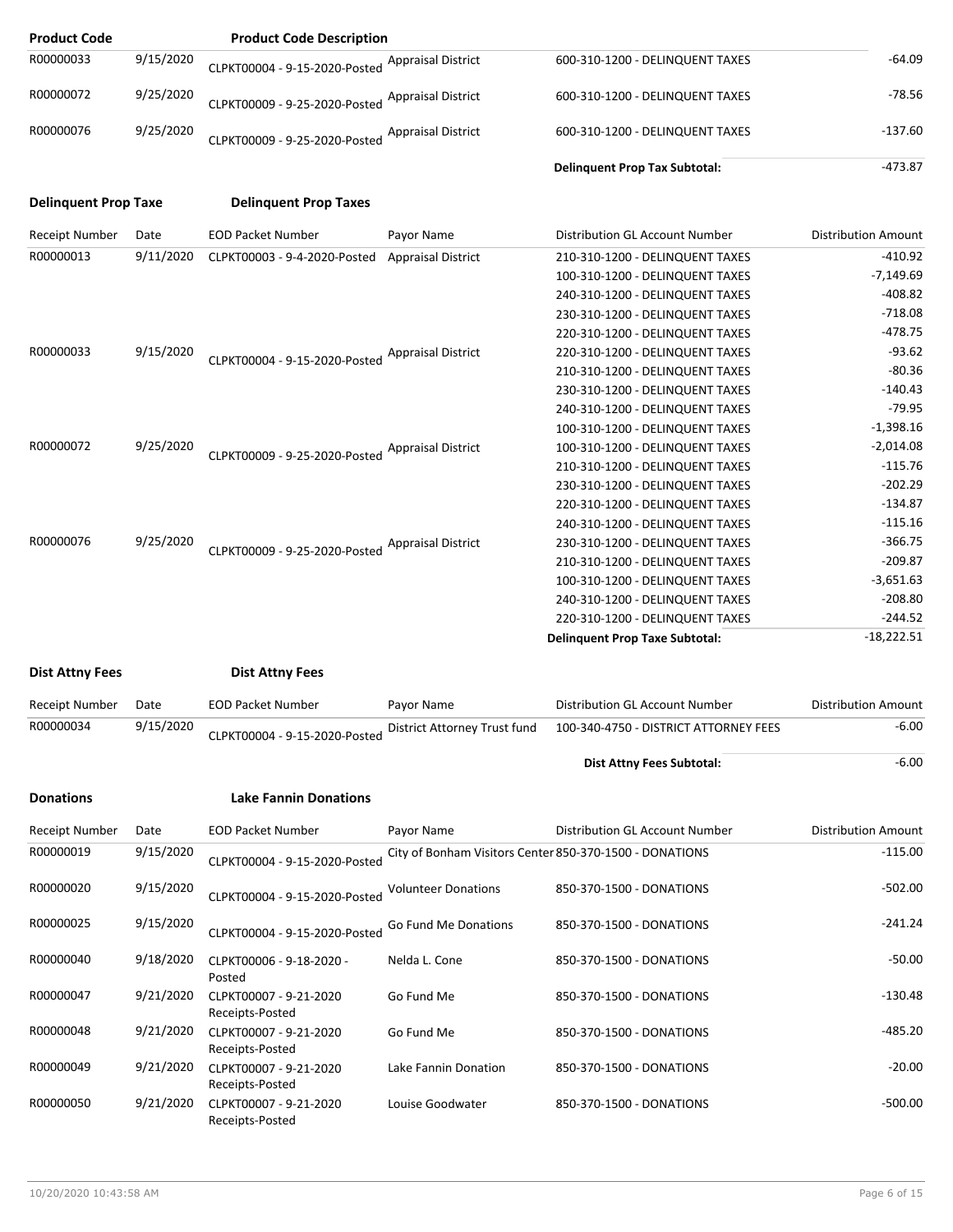| <b>Product Code</b>           |           | <b>Product Code Description</b>           |                             |                                                            |                            |
|-------------------------------|-----------|-------------------------------------------|-----------------------------|------------------------------------------------------------|----------------------------|
| R00000051                     | 9/21/2020 | CLPKT00007 - 9-21-2020<br>Receipts-Posted | Go Fund Me                  | 850-370-1500 - DONATIONS                                   | $-19.12$                   |
| R00000055                     | 9/24/2020 | CLPKT00008 - 9-24-2020-Posted             | Go Fund Me                  | 850-370-1500 - DONATIONS                                   | $-23.97$                   |
| R00000110                     | 9/30/2020 | CLPKT00012 - 9-30-2020<br>Receipts-Posted | Jimmie Sigler               | 850-370-1500 - DONATIONS                                   | $-100.00$                  |
|                               |           |                                           |                             | <b>Donations Subtotal:</b>                                 | $-2,187.01$                |
| <b>IFTA R&amp;B3</b>          |           | <b>IFTA Refund</b>                        |                             |                                                            |                            |
| Receipt Number                | Date      | <b>EOD Packet Number</b>                  | Payor Name                  | <b>Distribution GL Account Number</b>                      | <b>Distribution Amount</b> |
| R00000039                     | 9/18/2020 | CLPKT00006 - 9-18-2020 -<br>Posted        | <b>State Comptroller</b>    | 240-370-1300 - REFUNDS &<br>MISCELLANEOUS                  | $-3.43$                    |
|                               |           |                                           |                             | IFTA R&B3 Subtotal:                                        | $-3.43$                    |
| <b>IFTA Refunds R&amp;B 3</b> |           | <b>IFTA Refunds</b>                       |                             |                                                            |                            |
| Receipt Number                | Date      | <b>EOD Packet Number</b>                  | Payor Name                  | Distribution GL Account Number                             | <b>Distribution Amount</b> |
| R00000039                     | 9/18/2020 | CLPKT00006 - 9-18-2020 -<br>Posted        | <b>State Comptroller</b>    | 230-370-1300 - REFUNDS &<br><b>MISCELLANEOUS</b>           | $-22.96$                   |
|                               |           |                                           |                             | IFTA Refunds R&B 3 Subtotal:                               | $-22.96$                   |
| <b>Interest</b>               |           | <b>Interest</b>                           |                             |                                                            |                            |
| Receipt Number                | Date      | <b>EOD Packet Number</b>                  | Payor Name                  | Distribution GL Account Number                             | <b>Distribution Amount</b> |
| R00000113                     | 9/30/2020 | CLPKT00012 - 9-30-2020<br>Receipts-Posted |                             | Environmental Development 100-360-1000 - INTEREST EARNINGS | $-0.07$                    |
|                               |           |                                           |                             | <b>Interest Subtotal:</b>                                  | $-0.07$                    |
| <b>Jail Pay Phone Commi</b>   |           |                                           |                             |                                                            |                            |
|                               |           | Jail Pay Phone Commi                      |                             |                                                            |                            |
| Receipt Number                | Date      | <b>EOD Packet Number</b>                  | Payor Name                  | Distribution GL Account Number                             | <b>Distribution Amount</b> |
| R00000097                     | 9/30/2020 | CLPKT00012 - 9-30-2020<br>Receipts-Posted | Securus Technologies        | 100-319-4200 - JAIL PAY PHONE<br><b>COMMISSION</b>         | $-33,082.65$               |
|                               |           |                                           |                             | Jail Pay Phone Commi Subtotal:                             | $-33,082.65$               |
| <b>Juv Prob Court Costs</b>   |           | <b>Juv Prob Court Costs</b>               |                             |                                                            |                            |
| Receipt Number                | Date      | <b>EOD Packet Number</b>                  | Payor Name                  | Distribution GL Account Number                             | <b>Distribution Amount</b> |
| R00000073                     | 9/25/2020 | CLPKT00009 - 9-25-2020-Posted             | Regina Troutz               | 891-340-5770 - JUVENILE PROBATION<br><b>COURT COSTS</b>    | $-20.00$                   |
|                               |           |                                           |                             | <b>Juv Prob Court Costs Subtotal:</b>                      | $-20.00$                   |
| <b>Juv Prob Fees</b>          |           | <b>Juv Prob Fees</b>                      |                             |                                                            |                            |
| Receipt Number                | Date      | <b>EOD Packet Number</b>                  | Payor Name                  | Distribution GL Account Number                             | <b>Distribution Amount</b> |
| R00000073                     | 9/25/2020 | CLPKT00009 - 9-25-2020-Posted             | Regina Troutz               | 891-340-5750 - JUVENILE PROBATION FEES                     | $-240.00$                  |
| R00000075                     | 9/25/2020 | CLPKT00009 - 9-25-2020-Posted             | Juvenile Probation PID 2298 | 891-340-5750 - JUVENILE PROBATION FEES                     | $-30.00$                   |
|                               |           |                                           |                             | <b>Juv Prob Fees Subtotal:</b>                             | $-270.00$                  |
| Juv Prob Reimb of Ex          |           | <b>Juv Prob Reimb of Expenses</b>         |                             |                                                            |                            |
| Receipt Number                | Date      | <b>EOD Packet Number</b>                  | Payor Name                  | Distribution GL Account Number                             | <b>Distribution Amount</b> |
| R00000074                     | 9/25/2020 | CLPKT00009 - 9-25-2020-Posted             | Juvenile Probation PID 2265 | 891-340-5790 - REIMBURSEMENT OF<br><b>EXPENSES</b>         | $-97.34$                   |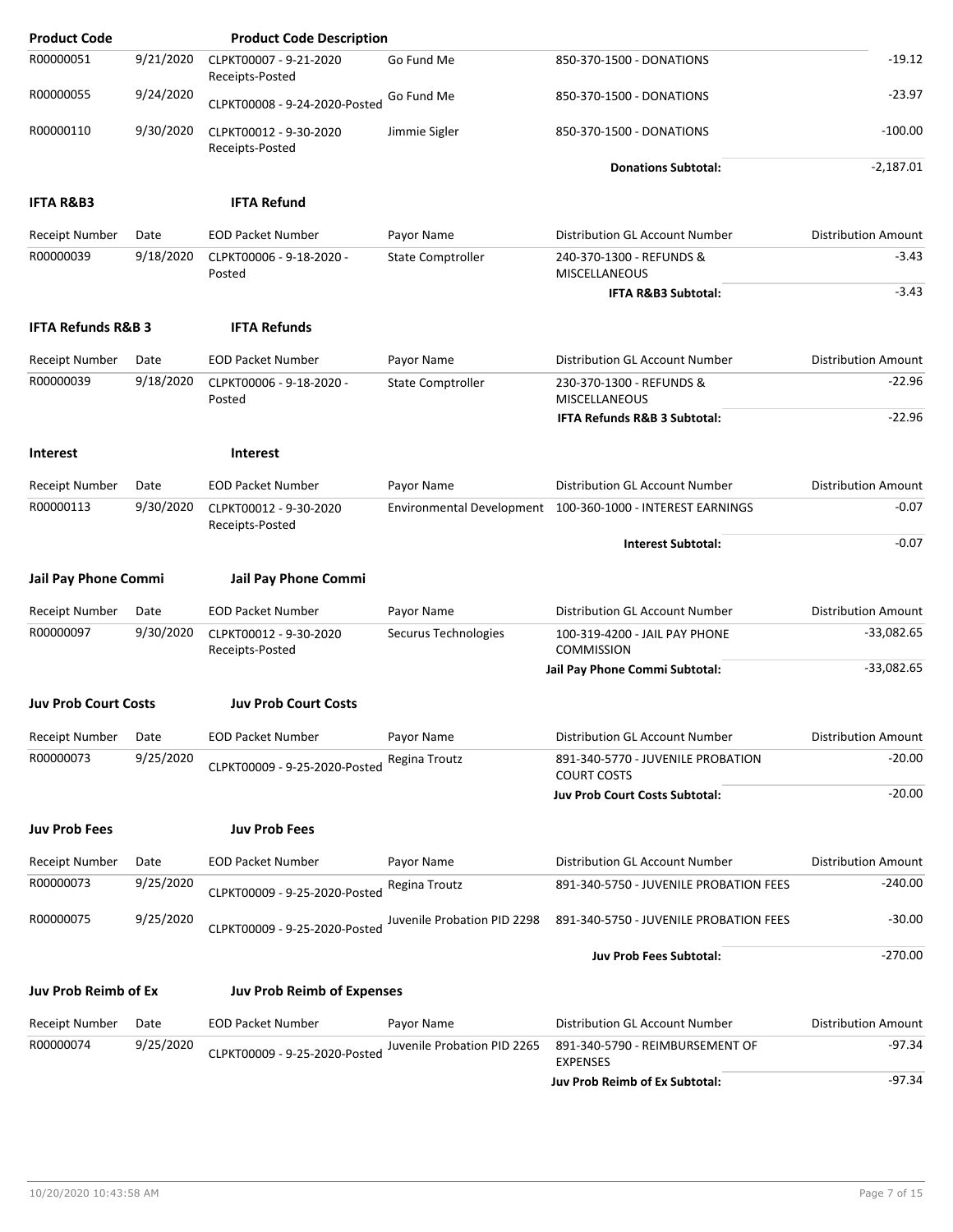| <b>Product Code</b>         |           | <b>Product Code Description</b>           |                             |                                                         |                            |
|-----------------------------|-----------|-------------------------------------------|-----------------------------|---------------------------------------------------------|----------------------------|
| <b>Juv Prob Restitution</b> |           | <b>Juv Prob Restitution</b>               |                             |                                                         |                            |
| <b>Receipt Number</b>       | Date      | <b>EOD Packet Number</b>                  | Payor Name                  | Distribution GL Account Number                          | <b>Distribution Amount</b> |
| R00000074                   | 9/25/2020 | CLPKT00009 - 9-25-2020-Posted             | Juvenile Probation PID 2265 | 891-340-5760 - JUVENILE PROBATION<br><b>RESTITUTION</b> | $-22.66$                   |
|                             |           |                                           |                             | <b>Juv Prob Restitution Subtotal:</b>                   | $-22.66$                   |
| <b>KFYN</b>                 |           | <b>KFYN Radio Tower Rent</b>              |                             |                                                         |                            |
| Receipt Number              | Date      | <b>EOD Packet Number</b>                  | Payor Name                  | Distribution GL Account Number                          | <b>Distribution Amount</b> |
| R00000045                   | 9/21/2020 | CLPKT00007 - 9-21-2020                    | Vision Media Group          | 100-370-1000 - KFYN-RADIO TOWER RENT                    | $-200.00$                  |
|                             |           | Receipts-Posted                           |                             | <b>KFYN Subtotal:</b>                                   | $-200.00$                  |
| <b>Legend Bank 100</b>      |           | <b>Interest</b>                           |                             |                                                         |                            |
| <b>Receipt Number</b>       | Date      | <b>EOD Packet Number</b>                  | Payor Name                  | Distribution GL Account Number                          | <b>Distribution Amount</b> |
| R00000035                   | 9/15/2020 |                                           | Legend Bank                 | 100-360-1000 - INTEREST EARNINGS                        | $-312.74$                  |
|                             |           | CLPKT00004 - 9-15-2020-Posted             |                             | Legend Bank 100 Subtotal:                               | $-312.74$                  |
|                             |           |                                           |                             |                                                         |                            |
| <b>Legend Bank 210</b>      |           | <b>Interest</b>                           |                             |                                                         |                            |
| <b>Receipt Number</b>       | Date      | <b>EOD Packet Number</b>                  | Payor Name                  | <b>Distribution GL Account Number</b>                   | <b>Distribution Amount</b> |
| R00000035                   | 9/15/2020 | CLPKT00004 - 9-15-2020-Posted             | Legend Bank                 | 210-360-1000 - INTEREST EARNINGS                        | $-17.98$                   |
|                             |           |                                           |                             | Legend Bank 210 Subtotal:                               | $-17.98$                   |
| <b>Legend Bank 220</b>      |           | <b>Interest</b>                           |                             |                                                         |                            |
| <b>Receipt Number</b>       | Date      | <b>EOD Packet Number</b>                  | Payor Name                  | Distribution GL Account Number                          | <b>Distribution Amount</b> |
| R00000035                   | 9/15/2020 | CLPKT00004 - 9-15-2020-Posted             | Legend Bank                 | 220-360-1000 - INTEREST EARNINGS                        | $-20.94$                   |
|                             |           |                                           |                             | Legend Bank 220 Subtotal:                               | $-20.94$                   |
|                             |           |                                           |                             |                                                         |                            |
| <b>Legend Bank 230</b>      |           | <b>Interest</b>                           |                             |                                                         |                            |
| Receipt Number              | Date      | EOD Packet Number                         | Payor Name                  | Distribution GL Account Number                          | Distribution Amount        |
| R00000035                   | 9/15/2020 | CLPKT00004 - 9-15-2020-Posted             | Legend Bank                 | 230-360-1000 - INTEREST EARNINGS                        | $-31.41$                   |
|                             |           |                                           |                             | Legend Bank 230 Subtotal:                               | $-31.41$                   |
| <b>Legend Bank 240</b>      |           | <b>Interest</b>                           |                             |                                                         |                            |
| Receipt Number              | Date      | <b>EOD Packet Number</b>                  | Payor Name                  | Distribution GL Account Number                          | <b>Distribution Amount</b> |
| R00000035                   | 9/15/2020 | CLPKT00004 - 9-15-2020-Posted             | Legend Bank                 | 240-360-1000 - INTEREST EARNINGS                        | $-17.88$                   |
|                             |           |                                           |                             | Legend Bank 240 Subtotal:                               | $-17.88$                   |
| <b>Maint of Roads #4</b>    |           | <b>Maint of Roads #4</b>                  |                             |                                                         |                            |
|                             |           |                                           |                             |                                                         |                            |
| Receipt Number              | Date      | <b>EOD Packet Number</b>                  | Payor Name                  | Distribution GL Account Number                          | <b>Distribution Amount</b> |
| R00000046                   | 9/21/2020 | CLPKT00007 - 9-21-2020<br>Receipts-Posted | Austin Bridge               | 241-326-1830 - FOR MAINTENANCE OF<br><b>ROADS</b>       | $-3,300.00$                |
|                             |           |                                           |                             | <b>Maint of Roads #4 Subtotal:</b>                      | $-3,300.00$                |
| <b>Refunds General</b>      |           | <b>Refunds and Miscellaneous</b>          |                             |                                                         |                            |
| Receipt Number              | Date      | <b>EOD Packet Number</b>                  | Payor Name                  | Distribution GL Account Number                          | <b>Distribution Amount</b> |
| R00000004                   | 9/10/2020 | CLPKT00002 - 9-3-2020-Posted              | Paris Iron & Metal Co.      | 100-370-1300 - REFUNDS &<br>MISCELLANEOUS               | -236.25                    |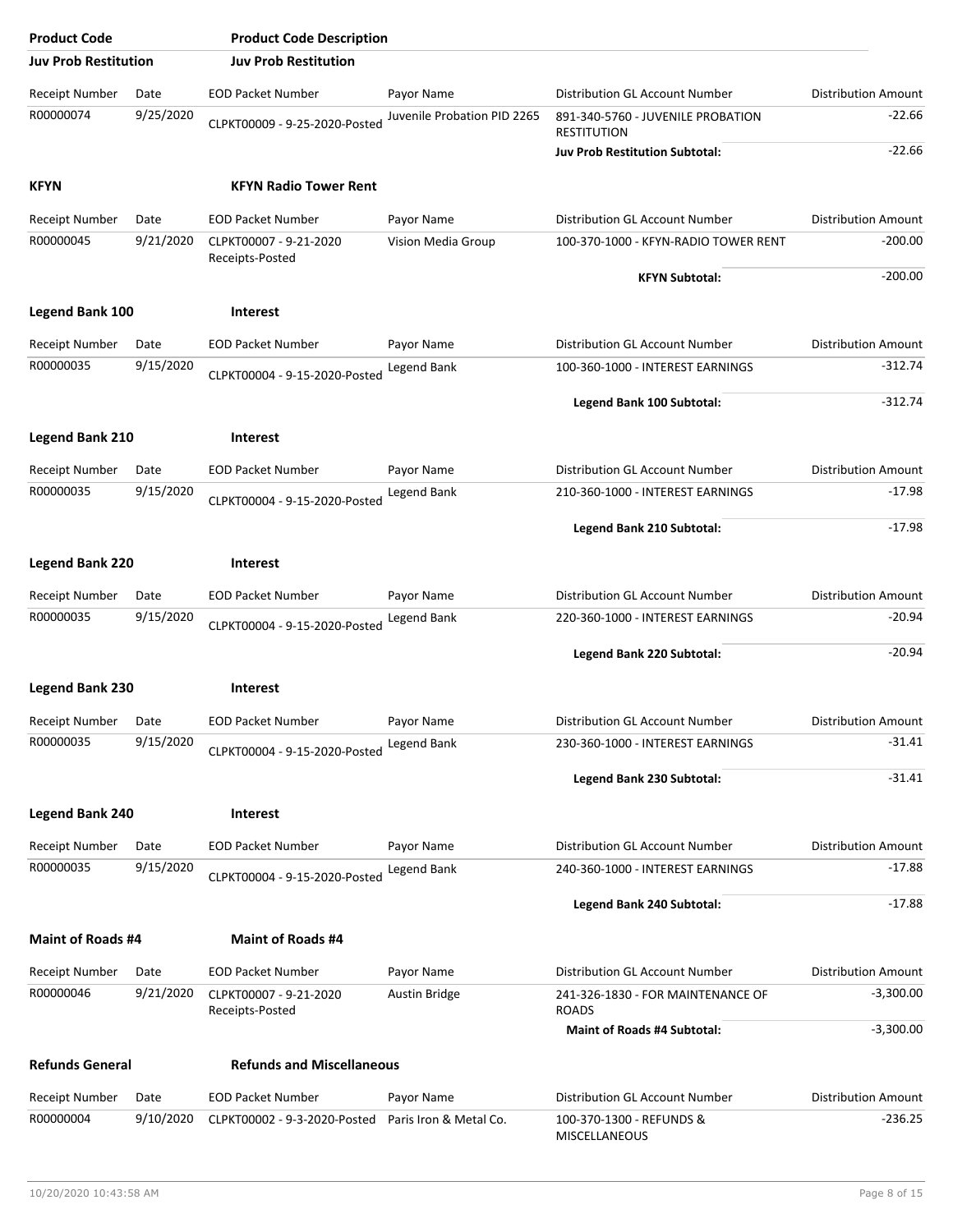| <b>Product Code</b>         |           | <b>Product Code Description</b>                     |                            |                                                     |                            |
|-----------------------------|-----------|-----------------------------------------------------|----------------------------|-----------------------------------------------------|----------------------------|
| R00000006                   | 9/10/2020 | CLPKT00002 - 9-3-2020-Posted Paris Iron & Metal Co. |                            | 100-370-1300 - REFUNDS &<br><b>MISCELLANEOUS</b>    | $-99.00$                   |
| R00000014                   | 9/11/2020 | CLPKT00003 - 9-4-2020-Posted Valta J. Siebenthall   |                            | 100-370-1300 - REFUNDS &<br><b>MISCELLANEOUS</b>    | $-960.16$                  |
| R00000022                   | 9/15/2020 | CLPKT00004 - 9-15-2020-Posted                       | <b>GT Distributors Inc</b> | 100-370-1300 - REFUNDS &<br>MISCELLANEOUS           | -2,332.93                  |
| R00000078                   | 9/28/2020 | CLPKT00011 - 9-28-2020<br>Deposits-Posted           | <b>AL-Ext Campus RMR</b>   | 100-370-1300 - REFUNDS &<br><b>MISCELLANEOUS</b>    | $-448.00$                  |
| R00000101                   | 9/30/2020 | CLPKT00012 - 9-30-2020<br>Receipts-Posted           | Fannin County Tax A/C      | 100-370-1300 - REFUNDS &<br><b>MISCELLANEOUS</b>    | $-7.50$                    |
|                             |           |                                                     |                            | <b>Refunds General Subtotal:</b>                    | $-4,083.84$                |
| <b>Refunds R&amp;B 2</b>    |           | <b>Refunds R&amp;B 2</b>                            |                            |                                                     |                            |
| Receipt Number              | Date      | <b>EOD Packet Number</b>                            | Payor Name                 | Distribution GL Account Number                      | <b>Distribution Amount</b> |
| R00000052                   | 9/24/2020 | CLPKT00008 - 9-24-2020-Posted                       | Robert D. Kehn             | 220-370-1300 - REFUNDS &<br><b>MISCELLANEOUS</b>    | $-50.00$                   |
| R00000096                   | 9/30/2020 | CLPKT00012 - 9-30-2020<br>Receipts-Posted           | Dell USA LP                | 220-370-1300 - REFUNDS &<br><b>MISCELLANEOUS</b>    | $-60.79$                   |
|                             |           |                                                     |                            | <b>Refunds R&amp;B 2 Subtotal:</b>                  | $-110.79$                  |
| <b>Reimb of materials 3</b> |           | <b>Reimb of materials 3</b>                         |                            |                                                     |                            |
| Receipt Number              | Date      | <b>EOD Packet Number</b>                            | Payor Name                 | Distribution GL Account Number                      | <b>Distribution Amount</b> |
| R00000003                   | 9/10/2020 | CLPKT00001 - 9-1-2020-Posted                        | Steven Banker              | 230-370-1450 - REIMBURSEMENT OF<br><b>MATERIALS</b> | $-422.00$                  |
| R00000015                   | 9/15/2020 | CLPKT00004 - 9-15-2020-Posted                       | Doug Wilson                | 230-370-1450 - REIMBURSEMENT OF<br><b>MATERIALS</b> | -483.00                    |
|                             |           |                                                     |                            | <b>Reimb of materials 3 Subtotal:</b>               | $-905.00$                  |
|                             |           |                                                     |                            |                                                     |                            |
| <b>Reimb of Materials 4</b> |           | <b>Reimb of Materials 4</b>                         |                            |                                                     |                            |
| <b>Receipt Number</b>       | Date      | <b>EOD Packet Number</b>                            | Payor Name                 | Distribution GL Account Number                      | <b>Distribution Amount</b> |
| R00000100                   | 9/30/2020 | CLPKT00012 - 9-30-2020<br>Receipts-Posted           | Janet Weeks                | 240-370-1450 - REIMBURSEMENT OF<br><b>MATERIALS</b> | $-246.60$                  |
|                             |           |                                                     |                            | <b>Reimb of Materials 4 Subtotal:</b>               | $-246.60$                  |
| Rent                        |           | <b>Rent Verizon Tower</b>                           |                            |                                                     |                            |
| Receipt Number              | Date      | <b>EOD Packet Number</b>                            | Payor Name                 | Distribution GL Account Number                      | <b>Distribution Amount</b> |
| R00000105                   | 9/30/2020 | CLPKT00012 - 9-30-2020<br>Receipts-Posted           | American Tower             | 100-370-1150 - RENT- VERIZON TOWER                  | $-1,064.61$                |
|                             |           |                                                     |                            | <b>Rent Subtotal:</b>                               | $-1,064.61$                |
| <b>Rental Fee</b>           |           | Lake Fannin Rental Fee                              |                            |                                                     |                            |
| Receipt Number              | Date      | <b>EOD Packet Number</b>                            | Payor Name                 | Distribution GL Account Number                      | <b>Distribution Amount</b> |
| R00000065                   | 9/24/2020 | CLPKT00008 - 9-24-2020-Posted                       | Luis Nava                  | 850-370-1850 - RENTAL FEE                           | $-200.00$                  |
| R00000111                   | 9/30/2020 | CLPKT00012 - 9-30-2020<br>Receipts-Posted           | Luis Nava                  | 850-370-1850 - RENTAL FEE                           | $-137.50$                  |
|                             |           |                                                     |                            | <b>Rental Fee Subtotal:</b>                         | $-337.50$                  |
| Sale of Recycl R&B 4        |           | <b>Recyled Mat. R&amp;B 4</b>                       |                            |                                                     |                            |
| Receipt Number              | Date      | <b>EOD Packet Number</b>                            | Payor Name                 | Distribution GL Account Number                      | <b>Distribution Amount</b> |
| R00000053                   | 9/24/2020 | CLPKT00008 - 9-24-2020-Posted                       | 69 Metal Recyclers         | 240-370-1460 - SALE OF RECYCLED<br><b>MATERIALS</b> | -555.20                    |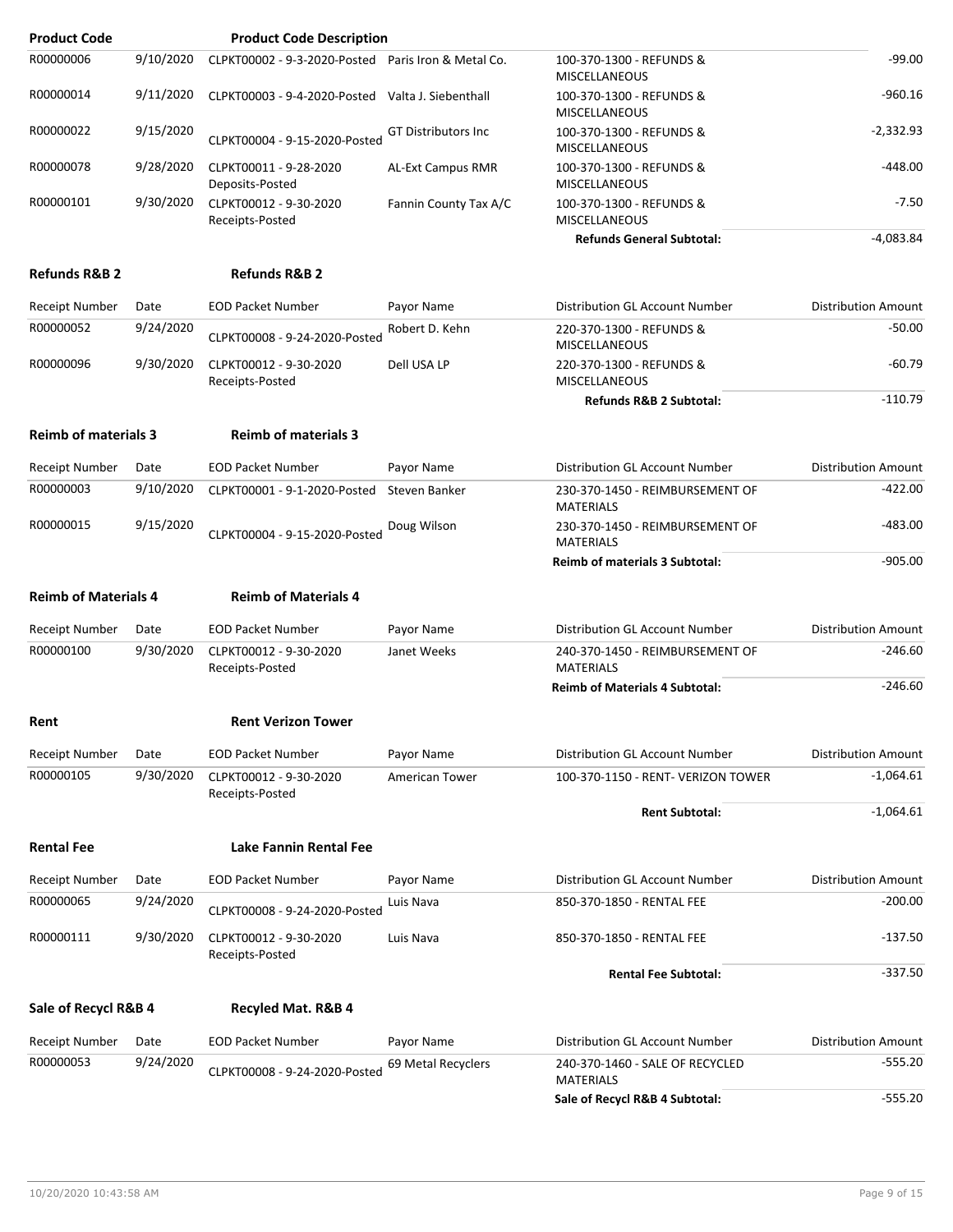| <b>Product Code</b>         |                                           | <b>Product Code Description</b>           |                                  |                                                                    |                            |
|-----------------------------|-------------------------------------------|-------------------------------------------|----------------------------------|--------------------------------------------------------------------|----------------------------|
| <b>Sales Tax</b>            |                                           | <b>Sales Tax</b>                          |                                  |                                                                    |                            |
| <b>Receipt Number</b>       | Date                                      | <b>EOD Packet Number</b>                  | Payor Name                       | Distribution GL Account Number                                     | <b>Distribution Amount</b> |
| R00000038                   | 9/18/2020                                 | CLPKT00006 - 9-18-2020 -                  | <b>State Comptroller</b>         | 240-318-1600 - SALES TAX REVENUES                                  | $-5,742.97$                |
|                             |                                           | Posted                                    |                                  | 100-318-1600 - SALES TAX REVENUES                                  | $-100,437.55$              |
|                             |                                           |                                           |                                  | 230-318-1600 - SALES TAX REVENUES                                  | $-10,087.53$               |
|                             |                                           |                                           |                                  | 220-318-1600 - SALES TAX REVENUES                                  | $-6,724.16$                |
|                             |                                           |                                           |                                  | 210-318-1600 - SALES TAX REVENUES                                  | $-5,773.87$                |
|                             |                                           |                                           |                                  | <b>Sales Tax Subtotal:</b>                                         | $-128,766.08$              |
| Sewage Permits/Insp.        |                                           | Sewage Permits/Insp.                      |                                  |                                                                    |                            |
|                             |                                           |                                           |                                  |                                                                    |                            |
| <b>Receipt Number</b>       | Date                                      | <b>EOD Packet Number</b>                  | Payor Name                       | Distribution GL Account Number                                     | <b>Distribution Amount</b> |
| R00000113                   | 9/30/2020                                 | CLPKT00012 - 9-30-2020<br>Receipts-Posted | <b>Environmental Development</b> | 100-320-3000 - SEWAGE<br>PERMITS/INSPECTIONS                       | $-12,390.00$               |
|                             |                                           |                                           |                                  | Sewage Permits/Insp. Subtotal:                                     | $-12,390.00$               |
| <b>Sheriff Fees</b>         |                                           | <b>Sheriff Fees</b>                       |                                  |                                                                    |                            |
| Receipt Number              | Date                                      | <b>EOD Packet Number</b>                  | Payor Name                       | Distribution GL Account Number                                     | <b>Distribution Amount</b> |
| R00000099<br>9/30/2020      | CLPKT00012 - 9-30-2020<br>Receipts-Posted | <b>Sheriff Civil Process</b>              | 100-340-5600 - SHERIFF FEES      | $-10,603.00$                                                       |                            |
|                             |                                           |                                           |                                  | <b>Sheriff Fees Subtotal:</b>                                      | $-10,603.00$               |
| <b>Subdivision</b>          |                                           | <b>Subdivision Fees</b>                   |                                  |                                                                    |                            |
| <b>Receipt Number</b>       | Date                                      | <b>EOD Packet Number</b>                  | Payor Name                       | Distribution GL Account Number                                     | <b>Distribution Amount</b> |
| R00000017                   | 9/15/2020                                 | CLPKT00004 - 9-15-2020-Posted             | <b>Eddie Harrell</b>             | 100-340-6520 - SUBDIVISION FEES                                    | $-325.00$                  |
|                             |                                           |                                           |                                  | <b>Subdivision Subtotal:</b>                                       | $-325.00$                  |
| <b>Subscription Image F</b> |                                           | <b>Subscription Image Fees</b>            |                                  |                                                                    |                            |
| <b>Receipt Number</b>       | Date                                      | <b>EOD Packet Number</b>                  | Payor Name                       | Distribution GL Account Number                                     | <b>Distribution Amount</b> |
| R00000077                   | 9/25/2020                                 | CLPKT00010 - 9-25-2020-Posted             | Data Preservation Solutions      | 121-370-1310 - SUBSCRIPTION/IMAGES FEES                            | $-1,845.00$                |
|                             |                                           |                                           |                                  | <b>Subscription Image F Subtotal:</b>                              | $-1,845.00$                |
| <b>Tax Certificates</b>     |                                           | <b>Tax Certificates</b>                   |                                  |                                                                    |                            |
| <b>Receipt Number</b>       | Date                                      | <b>EOD Packet Number</b>                  | Payor Name                       | Distribution GL Account Number                                     | <b>Distribution Amount</b> |
| R00000013                   | 9/11/2020                                 | CLPKT00003 - 9-4-2020-Posted              | <b>Appraisal District</b>        | 100-321-9010 - TAX CERTIFICATES                                    | $-3.33$                    |
| R00000033                   | 9/15/2020                                 | CLPKT00004 - 9-15-2020-Posted             | <b>Appraisal District</b>        | 100-321-9010 - TAX CERTIFICATES                                    | -541.56                    |
| R00000072                   | 9/25/2020                                 | CLPKT00009 - 9-25-2020-Posted             | <b>Appraisal District</b>        | 100-321-9010 - TAX CERTIFICATES                                    | $-76.66$                   |
|                             |                                           |                                           |                                  | <b>Tax Certificates Subtotal:</b>                                  | $-621.55$                  |
| <b>Utilities Reimb</b>      |                                           | <b>TDHS Utilities</b>                     |                                  |                                                                    |                            |
| <b>Receipt Number</b>       | Date                                      | <b>EOD Packet Number</b>                  | Payor Name                       | Distribution GL Account Number                                     | <b>Distribution Amount</b> |
| R00000044                   | 9/21/2020                                 | CLPKT00007 - 9-21-2020<br>Receipts-Posted |                                  | Health & Human Services Com 100-370-1470 - UTILITIES REIMBURSEMENT | $-1,241.94$                |
|                             |                                           |                                           |                                  | <b>Utilities Reimb Subtotal:</b>                                   | $-1,241.94$                |
|                             |                                           |                                           |                                  | <b>Grand Total:</b>                                                | $-324,334.15$              |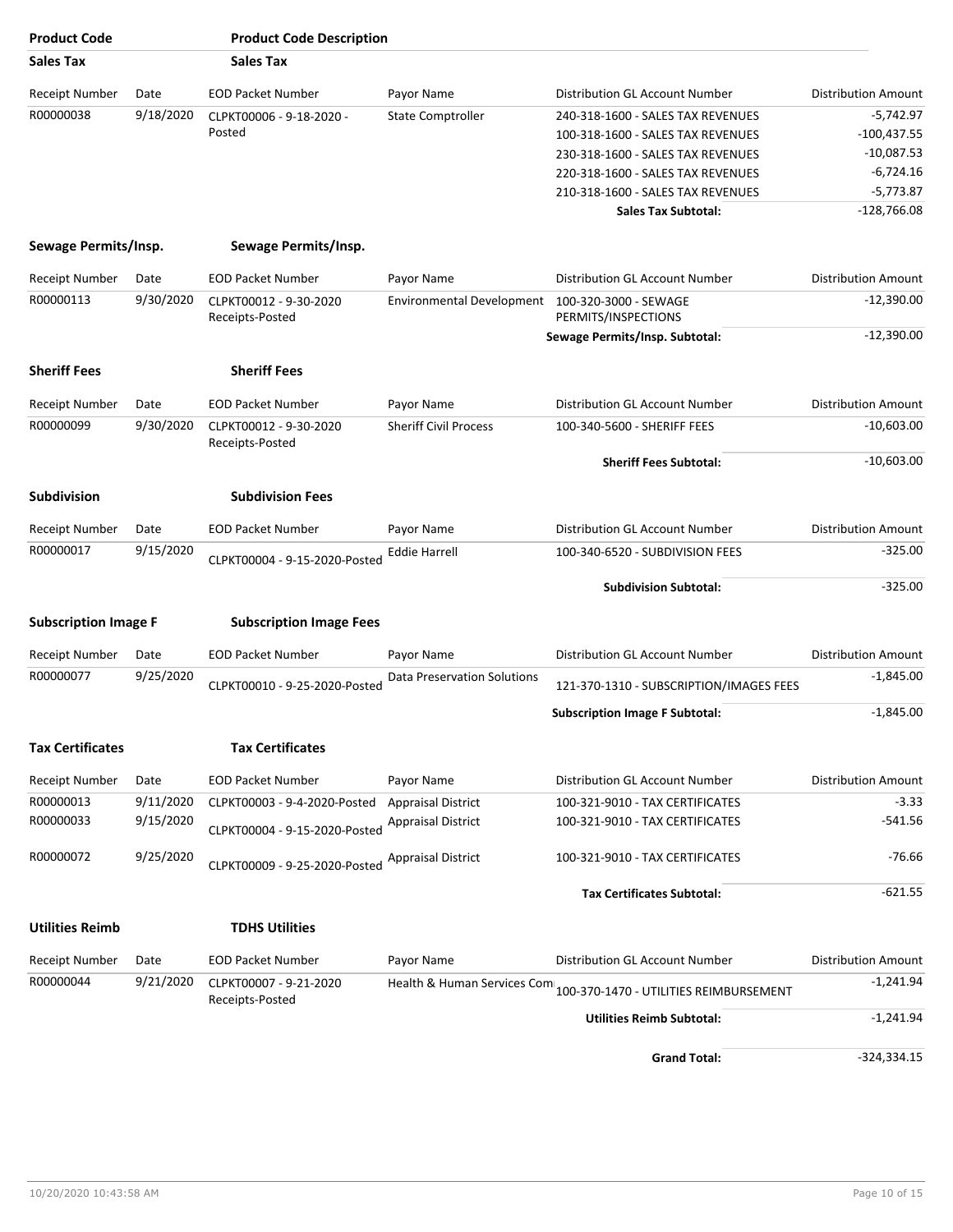

### **Receipt Listing by Product Code**

Fannin County, TX **General Ledger Distribution Account Summary** 

Date Range: 09/01/2020 - 09/30/2020

| Distribution GL Account Number                     |               | <b>Distribution Amount</b> |
|----------------------------------------------------|---------------|----------------------------|
| <b>Fund: 100</b>                                   |               |                            |
| 100-310-1100 - CURRENT TAXES                       |               | $-19,432.64$               |
| 100-310-1200 - DELINQUENT TAXES                    |               | $-14,213.56$               |
| 100-318-1280 - LOCAL FINES AND REIMBURSEMENTS      |               | 0.00                       |
| 100-318-1290 - STATE FINES AND REIMBURSEMENTS      |               | 0.00                       |
| 100-318-1300 - COURT COSTS/ARREST FEES             |               | 0.00                       |
| 100-318-1320 - ATTORNEYS & DOCTORS                 |               | 0.00                       |
| 100-318-1600 - SALES TAX REVENUES                  |               | $-100,437.55$              |
| 100-319-4200 - JAIL PAY PHONE COMMISSION           |               | $-33,082.65$               |
| 100-320-2000 - ALCOHLIC BEVERAGE LICENSE           |               | $-186.00$                  |
| 100-320-3000 - SEWAGE PERMITS/INSPECTIONS          |               | $-12,390.00$               |
| 100-321-2000 - COMMISSIONS ON CAR REGIST           |               | $-8,169.00$                |
| 100-321-2500 - COMMISSION ON CAR TITLES            |               | $-4,035.00$                |
| 100-321-9010 - TAX CERTIFICATES                    |               | $-621.55$                  |
| 100-340-1350 - FAMILY PROTECTION FEE               |               | 0.00                       |
| 100-340-4500 - DISTRICT CLERK FEES                 |               | 0.00                       |
| 100-340-4560 - J. P. #2 FEES                       |               | 0.00                       |
| 100-340-4570 - J. P. #3 FEES                       |               | 0.00                       |
| 100-340-4750 - DISTRICT ATTORNEY FEES              |               | $-6.00$                    |
| 100-340-5520 - CONSTABLE PCT. 2 FEES               |               | 0.00                       |
| 100-340-5530 - CONSTABLE PCT. 3 FEES               |               | 0.00                       |
| 100-340-5600 - SHERIFF FEES                        |               | $-10,603.00$               |
| 100-340-5730 - BOND SUPERVISION FEES               |               | $-7,590.00$                |
| 100-340-6000 - D.C.6TH COURT OF APPEALS FEE        |               | 0.00                       |
| 100-340-6520 - SUBDIVISION FEES                    |               | $-325.00$                  |
| 100-360-1000 - INTEREST EARNINGS                   |               | $-312.81$                  |
| 100-360-1100 - INTEREST EARNINGS BUSINESS MONEY FU |               | 0.00                       |
| 100-370-1000 - KFYN-RADIO TOWER RENT               |               | $-200.00$                  |
| 100-370-1150 - RENT- VERIZON TOWER                 |               | $-1,064.61$                |
| 100-370-1300 - REFUNDS & MISCELLANEOUS             |               | $-4,083.84$                |
| 100-370-1420 - CULVERT PERMITTING PROCESS          |               | $-40.00$                   |
| 100-370-1470 - UTILITIES REIMBURSEMENT             |               | $-1,241.94$                |
| 100-370-1620 - COURT REPORTER SERVICE FEE          |               | 0.00                       |
| 100-370-4100 - CO CT AT LAW SUPPLEMENT             |               | $-21,000.00$               |
| 100-475-3110 - POSTAGE                             |               | $-6.80$                    |
|                                                    | 100 Subtotal: | $-239,041.95$              |
| <b>Fund: 110</b>                                   |               |                            |
| 110-340-6500 - DISTRICT CLERK FEES                 |               | 0.00                       |
| 110-340-6510 - JUSTICE OF PEACE FEES               |               | 0.00                       |
|                                                    | 110 Subtotal: | 0.00                       |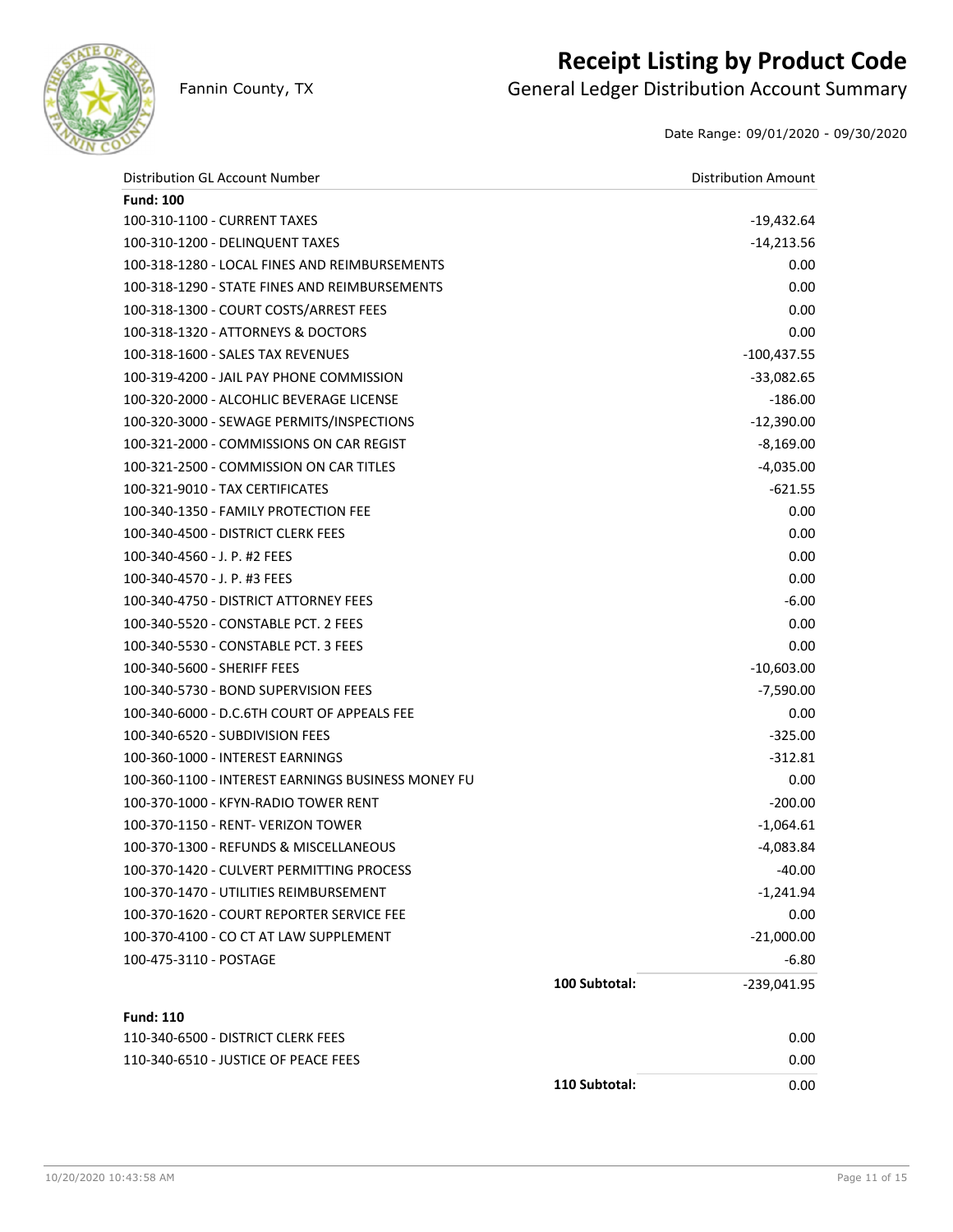| Distribution GL Account Number                   |               | <b>Distribution Amount</b> |
|--------------------------------------------------|---------------|----------------------------|
| <b>Fund: 111</b>                                 |               |                            |
| 111-370-4560 - JP2 SECURITY FEE                  |               | 0.00                       |
| 111-370-4570 - JP3 SECURITY FEE                  |               | 0.00                       |
|                                                  | 111 Subtotal: | 0.00                       |
| <b>Fund: 121</b>                                 |               |                            |
| 121-370-1310 - SUBSCRIPTION/IMAGES FEES          |               | $-1,845.00$                |
|                                                  | 121 Subtotal: | $-1,845.00$                |
| <b>Fund: 130</b>                                 |               |                            |
| 130-345-1130 - SURETY BAIL BOND FEE              |               | $-855.00$                  |
|                                                  | 130 Subtotal: | $-855.00$                  |
| <b>Fund: 190</b>                                 |               |                            |
| 190-370-1360 - DST.CLK.PRES.REC.FEE              |               | 0.00                       |
|                                                  | 190 Subtotal: | 0.00                       |
| <b>Fund: 191</b>                                 |               |                            |
| 191-370-4500 - DISTRICT CT.RECORDS ARCHIVE FEE   |               | 0.00                       |
|                                                  | 191 Subtotal: | 0.00                       |
| <b>Fund: 192</b>                                 |               |                            |
| 192-370-4400 - DST.CLK.CO.&DST.CT.TECHNOLOGY FEE |               | 0.00                       |
|                                                  | 192 Subtotal: | 0.00                       |

**Fund: 193** 193-370-1330 - DIST.CLK.COURT RECORDS PRESERVATION 0.00

| <b>Fund: 200</b>                       |      |
|----------------------------------------|------|
| 200-370-1350 - CO.OFFICE REC.MNGMT.FEE | 0.00 |

| <b>Fund: 210</b>                          |                               |             |
|-------------------------------------------|-------------------------------|-------------|
| 210-310-1100 - CURRENT TAXES              |                               | $-1,116.88$ |
| 210-310-1200 - DELINQUENT TAXES           |                               | $-816.91$   |
| 210-318-1600 - SALES TAX REVENUES         |                               | $-5,773.87$ |
| 210-321-2000 - CAR REGISTRATION/SALES TAX |                               | $-2,975.48$ |
| 210-321-3000 - COUNTY'S ADDITIONAL \$10   |                               | $-3,580.76$ |
| 210-350-4500 - DISTRICT CLERK FINES       |                               | 0.00        |
| 210-350-4560 - J. P. #2 FINES             |                               | 0.00        |
| 210-350-4570 - J. P. #3 FINES             |                               | 0.00        |
| 210-360-1000 - INTEREST EARNINGS          |                               | $-17.98$    |
|                                           | 210 Subtotal:<br>$-14.281.88$ |             |

| <b>Fund: 220</b>                          |             |
|-------------------------------------------|-------------|
| 220-310-1100 - CURRENT TAXES              | -1,301.24   |
| 220-310-1200 - DELINQUENT TAXES           | $-951.76$   |
| 220-318-1600 - SALES TAX REVENUES         | -6,724.16   |
| 220-321-2000 - CAR REGISTRATION/SALES TAX | -3,466.04   |
| 220-321-3000 - COUNTY'S ADDITIONAL \$10   | $-4,171.13$ |
| 220-350-4500 - DISTRICT CLERK FINES       | 0.00        |

**193 Subtotal:** 0.00

**200 Subtotal:** 0.00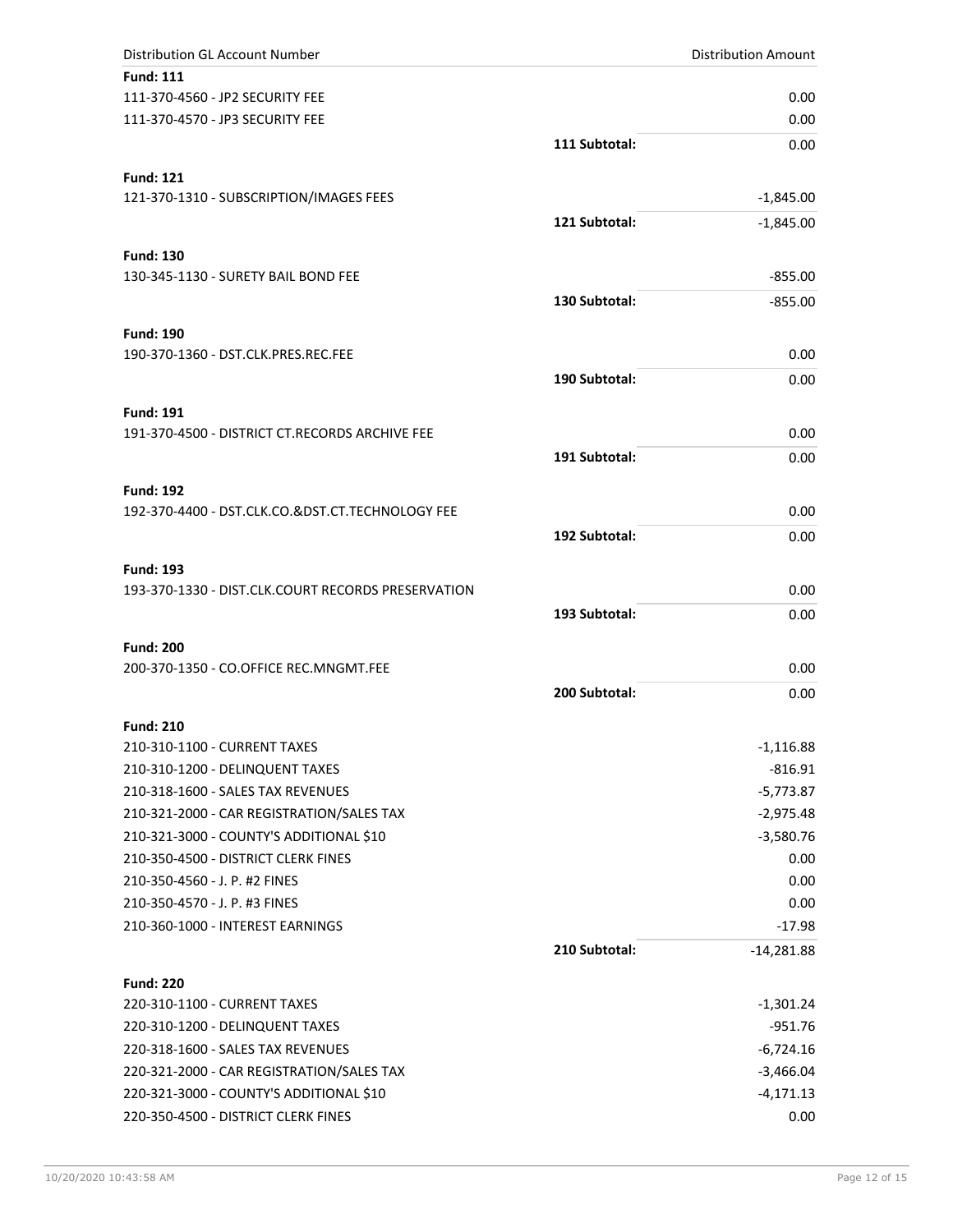| Distribution GL Account Number                                                       |               | <b>Distribution Amount</b>  |
|--------------------------------------------------------------------------------------|---------------|-----------------------------|
| 220-350-4560 - J. P. #2 FINES                                                        |               | 0.00                        |
| 220-350-4570 - J. P. #3 FINES                                                        |               | 0.00                        |
| 220-360-1000 - INTEREST EARNINGS                                                     |               | $-20.94$                    |
| 220-370-1300 - REFUNDS & MISCELLANEOUS                                               |               | $-110.79$                   |
| 220-370-1420 - CULVERT PERMITTING PROCESS                                            |               | $-60.00$                    |
|                                                                                      | 220 Subtotal: | $-16,806.06$                |
| <b>Fund: 230</b>                                                                     |               |                             |
| 230-310-1100 - CURRENT TAXES                                                         |               | -1,951.74                   |
| 230-310-1200 - DELINQUENT TAXES                                                      |               |                             |
| 230-318-1600 - SALES TAX REVENUES                                                    |               | $-1,427.55$<br>$-10,087.53$ |
|                                                                                      |               |                             |
| 230-321-2000 - CAR REGISTRATION/SALES TAX<br>230-321-3000 - COUNTY'S ADDITIONAL \$10 |               | $-5,199.06$                 |
| 230-350-4500 - DISTRICT CLERK FINES                                                  |               | $-6,256.67$                 |
|                                                                                      |               | 0.00                        |
| 230-350-4560 - J. P. #2 FINES                                                        |               | 0.00                        |
| 230-350-4570 - J. P. #3 FINES                                                        |               | 0.00                        |
| 230-360-1000 - INTEREST EARNINGS                                                     |               | $-31.41$                    |
| 230-370-1300 - REFUNDS & MISCELLANEOUS                                               |               | $-22.96$                    |
| 230-370-1420 - CULVERT PERMITTING PROCESS                                            |               | $-20.00$                    |
| 230-370-1450 - REIMBURSEMENT OF MATERIALS                                            |               | $-905.00$                   |
|                                                                                      | 230 Subtotal: | $-25,901.92$                |
| <b>Fund: 240</b>                                                                     |               |                             |
| 240-310-1100 - CURRENT TAXES                                                         |               | $-1,111.16$                 |
| 240-310-1200 - DELINQUENT TAXES                                                      |               | $-812.73$                   |
| 240-318-1600 - SALES TAX REVENUES                                                    |               | $-5,742.97$                 |
| 240-321-2000 - CAR REGISTRATION/SALES TAX                                            |               | $-2,959.42$                 |
| 240-321-3000 - COUNTY'S ADDITIONAL \$10                                              |               | $-3,561.44$                 |
| 240-350-4500 - DISTRICT CLERK FINES                                                  |               | 0.00                        |
| 240-350-4560 - J. P. #2 FINES                                                        |               | 0.00                        |
| 240-350-4570 - J. P. #3 FINES                                                        |               | 0.00                        |
| 240-360-1000 - INTEREST EARNINGS                                                     |               | $-17.88$                    |
| 240-370-1300 - REFUNDS & MISCELLANEOUS                                               |               | $-3.43$                     |
| 240-370-1450 - REIMBURSEMENT OF MATERIALS                                            |               | $-246.60$                   |
| 240-370-1460 - SALE OF RECYCLED MATERIALS                                            |               | $-555.20$                   |
|                                                                                      | 240 Subtotal: | $-15,010.83$                |
| <b>Fund: 241</b>                                                                     |               |                             |
| 241-326-1830 - FOR MAINTENANCE OF ROADS                                              |               | $-3,300.00$                 |
|                                                                                      | 241 Subtotal: | $-3,300.00$                 |
|                                                                                      |               |                             |
| <b>Fund: 270</b>                                                                     |               |                             |
| 270-370-4560 - J.P.#2 TECHNOLOGY FEES                                                |               | 0.00                        |
|                                                                                      | 270 Subtotal: | 0.00                        |
| <b>Fund: 280</b>                                                                     |               |                             |
| 280-370-4560 - J.P.#3 TECHNOLOGY FEES                                                |               | 0.00                        |
|                                                                                      | 280 Subtotal: | 0.00                        |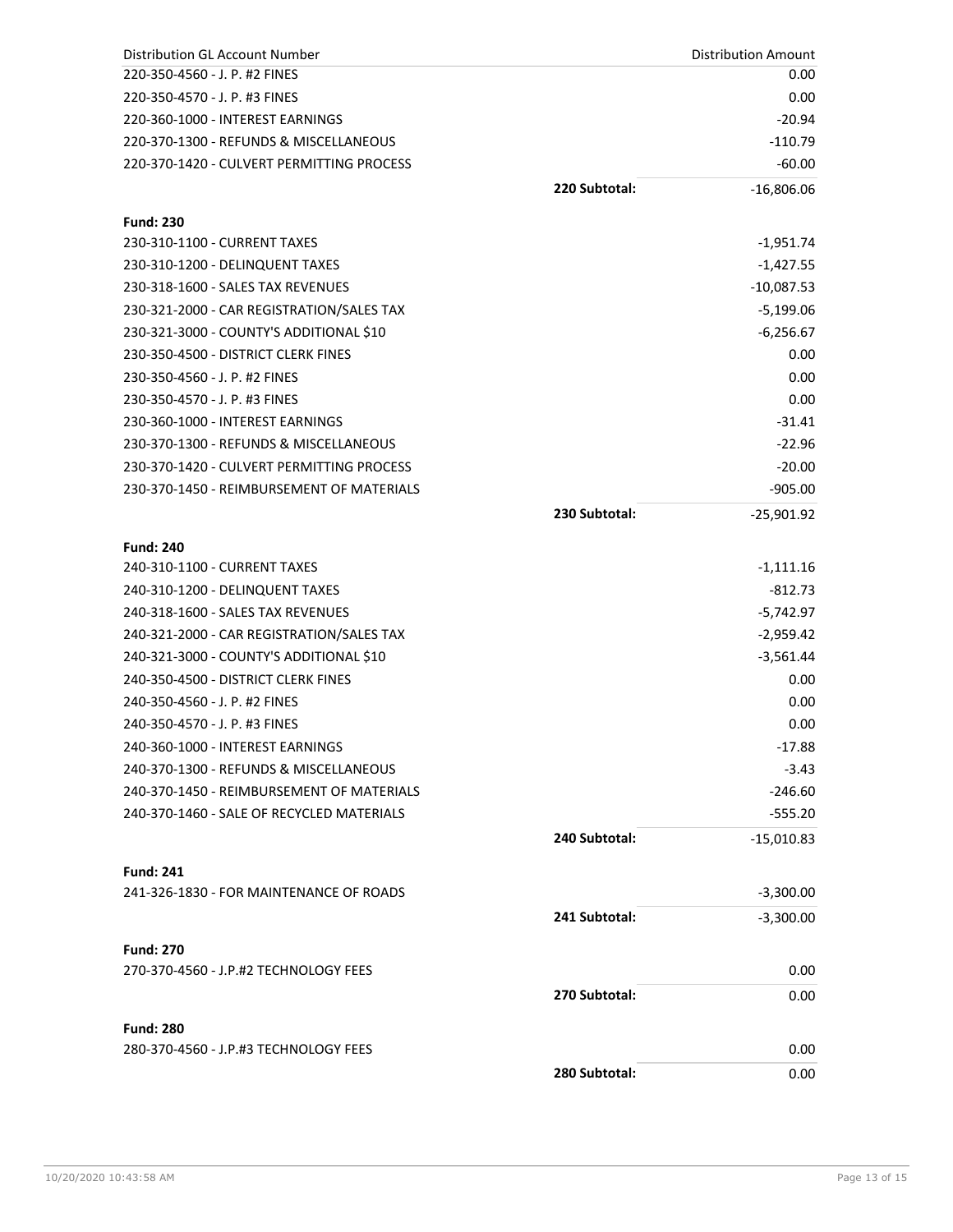| Distribution GL Account Number                        |               | <b>Distribution Amount</b> |
|-------------------------------------------------------|---------------|----------------------------|
| <b>Fund: 350</b>                                      |               |                            |
| 350-340-4500 - DISTRICT CLERK FEES                    |               | 0.00                       |
|                                                       | 350 Subtotal: | 0.00                       |
| <b>Fund: 360</b>                                      |               |                            |
| 360-340-4750 - DISTRICT ATTORNEY FEES                 |               | $-76.00$                   |
| 360-370-1300 - REFUNDS & MISCELLANEOUS                |               | $-21.45$                   |
|                                                       | 360 Subtotal: | $-97.45$                   |
| <b>Fund: 380</b>                                      |               |                            |
| 380-360-1000 - INTEREST EARNINGS                      |               | 0.00                       |
|                                                       | 380 Subtotal: | 0.00                       |
| <b>Fund: 381</b>                                      |               |                            |
| 381-360-1000 - INTEREST EARNINGS                      |               | 0.00                       |
|                                                       | 381 Subtotal: | 0.00                       |
|                                                       |               |                            |
| <b>Fund: 590</b>                                      |               |                            |
| 590-370-4250 - DRUG COURT FEE                         |               | 0.00                       |
| 590-370-4260 - SPECIALTY COURT                        |               | 0.00                       |
|                                                       | 590 Subtotal: | 0.00                       |
| <b>Fund: 600</b>                                      |               |                            |
| 600-310-1100 - CURRENT TAXES                          |               | $-1,865.36$                |
| 600-310-1200 - DELINQUENT TAXES                       |               | $-473.87$                  |
|                                                       | 600 Subtotal: | $-2,339.23$                |
| <b>Fund: 700</b>                                      |               |                            |
| 700-360-1000 - INTEREST EARNINGS                      |               | 0.00                       |
|                                                       | 700 Subtotal: | 0.00                       |
|                                                       |               |                            |
| <b>Fund: 850</b>                                      |               |                            |
| 850-370-1500 - DONATIONS<br>850-370-1850 - RENTAL FEE |               | $-2,187.01$<br>$-337.50$   |
|                                                       |               |                            |
|                                                       | 850 Subtotal: | $-2,524.51$                |
| <b>Fund: 890</b>                                      |               |                            |
| 890-330-9150 - BASIC PROBATION SUPERVISION            |               | 0.00                       |
| 890-330-9160 - COMMUNITY PROGRAMS                     |               | 0.00                       |
| 890-330-9170 - PRE/POST ADJUDICATION                  |               | 0.00                       |
| 890-330-9180 - COMMITMENT DIVERSION                   |               | 0.00                       |
| 890-330-9190 - MENTAL HEALTH SERVICES                 |               | 0.00                       |
| 890-330-9200 - REGIONAL DIVERSIONS ALTERNATIVES       |               | 0.00                       |
|                                                       | 890 Subtotal: | 0.00                       |
| <b>Fund: 891</b>                                      |               |                            |
| 891-340-5750 - JUVENILE PROBATION FEES                |               | $-270.00$                  |
| 891-340-5760 - JUVENILE PROBATION RESTITUTION         |               | $-22.66$                   |
| 891-340-5770 - JUVENILE PROBATION COURT COSTS         |               | $-20.00$                   |
| 891-340-5790 - REIMBURSEMENT OF EXPENSES              |               | $-97.34$                   |
|                                                       | 891 Subtotal: | $-410.00$                  |